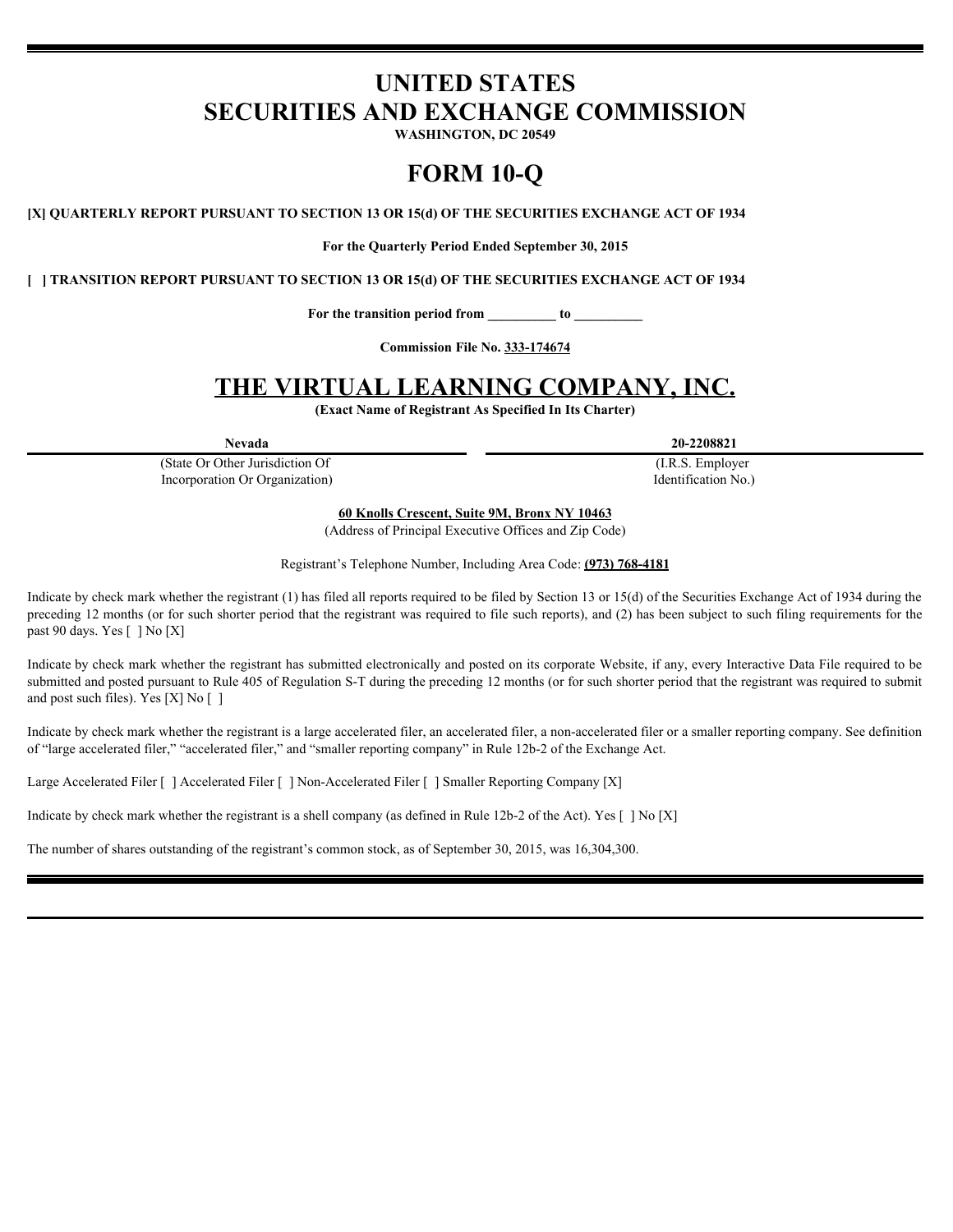# **TABLE OF CONTENTS**

# **[PART I. FINANCIAL INFORMATION](#page-2-0)**

| <b>ITEM 1. FINANCIAL STATEMENTS</b>                                                                  |         |
|------------------------------------------------------------------------------------------------------|---------|
| <b>Balance Sheets</b>                                                                                |         |
| <b>Statements of Operations</b>                                                                      | $4 - 5$ |
| <b>Statements of Cash Flows</b>                                                                      | 6       |
| <b>Notes to Financial Statements</b>                                                                 |         |
| <b>ITEM 2. MANAGEMENT'S DISCUSSION AND ANALYSIS OF FINANCIAL CONDITION AND RESULTS OF OPERATIONS</b> | 14      |
| ITEM 3. QUANTITATIVE AND QUALITATIVE DISCLOSURES ABOUT MARKET RISKS                                  | 20      |
| <b>ITEM 4. CONTROLS AND PROCEDURES</b>                                                               | 20      |
|                                                                                                      |         |
| <b>PART II. OTHER INFORMATION</b>                                                                    |         |
| <b>ITEM 1. LEGAL PROCEEDINGS</b>                                                                     | 20      |
| ITEM 2. UNREGISTERED SALES OF EQUITY SECURITIES AND USE OF PROCEEDS                                  | 20      |
| <b>ITEM 3. DEFAULTS UPON SENIOR SECURITIES AND CONVERTIBLE NOTES</b>                                 | 20      |
| <b>ITEM 4. MINE SAFETY DISCLOSURES</b>                                                               | 20      |
| <b>ITEM 5. OTHER INFORMATION</b>                                                                     | 20      |
| <b>ITEM 6. EXHIBITS</b>                                                                              | 21      |
| <b>SIGNATURES</b>                                                                                    | 22      |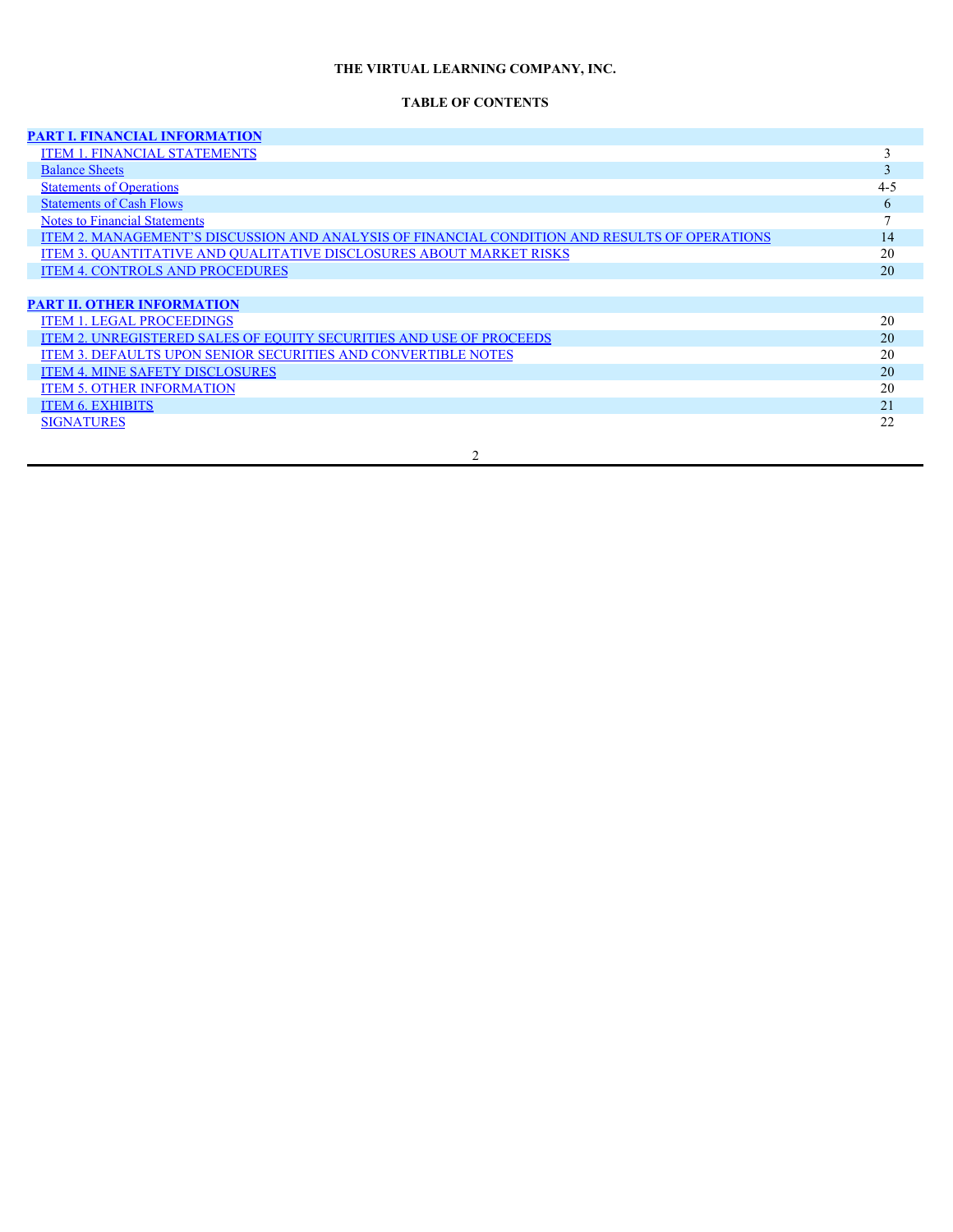# **PART 1 - FINANCIAL INFORMATION**

# <span id="page-2-1"></span><span id="page-2-0"></span>**Item 1. Financial Statements.**

# THE VIRTUAL LEARNING COMPANY, INC.

## **BALANCE SHEETS**

<span id="page-2-2"></span>

|                                                                                                   |             | September 30, 2015<br>Unaudited |              | December 31, 2014 |  |
|---------------------------------------------------------------------------------------------------|-------------|---------------------------------|--------------|-------------------|--|
| <b>ASSETS</b>                                                                                     |             |                                 |              |                   |  |
| <b>CURRENT ASSETS</b>                                                                             |             |                                 |              |                   |  |
| Cash and cash equivalents                                                                         | \$          | 2,843                           | $\mathbb{S}$ | 26,773            |  |
| <b>OTHER ASSETS</b>                                                                               |             |                                 |              |                   |  |
| Capitalized curriculum development costs                                                          |             |                                 |              |                   |  |
|                                                                                                   |             | 58,534                          |              | 87,467            |  |
| Total assets                                                                                      |             | 61,377                          |              | 114,240           |  |
| LIABILITIES AND STOCKHOLDERS' EQUITY                                                              |             |                                 |              |                   |  |
|                                                                                                   |             |                                 |              |                   |  |
| <b>CURRENT LIABILITIES</b>                                                                        |             |                                 |              |                   |  |
| Accounts payable and accrued liabilities                                                          | $\mathbf S$ | 18,500                          | \$           | 10,000            |  |
| Corporate State taxes payable                                                                     |             | 640                             |              | 1,140             |  |
| Officer loan payable                                                                              |             | 12,698                          |              | 19,366            |  |
| Convertible Notes payable (net of debt discounts of \$13,334 and \$-0-, respectively) and accrued |             |                                 |              |                   |  |
| interest                                                                                          |             | 42,660                          |              | 40,956            |  |
| Total current liabilities                                                                         |             | 74,498                          |              | 71,462            |  |
|                                                                                                   |             |                                 |              |                   |  |
| STOCKHOLDERS' EQUITY                                                                              |             |                                 |              |                   |  |
| Preferred stock; 5,000,000 shares authorized, \$.001 par value, as of September 30, 2015 and      |             |                                 |              |                   |  |
| December 31, 2014, there are no shares outstanding                                                |             |                                 |              |                   |  |
|                                                                                                   |             |                                 |              |                   |  |
| Common stock; 70,000,000 shares authorized, \$.001 par value, as of September 30, 2015 and        |             |                                 |              |                   |  |
| December 31, 2014, there are 16,304,300 and 15,902,100 shares outstanding, respectively           |             | 16,304                          |              | 15,902            |  |
| Additional paid-in capital                                                                        |             | 1,305,513                       |              | 1,219,148         |  |
| Accumulated deficit                                                                               |             | (1,334,938)                     |              | (1,192,272)       |  |
|                                                                                                   |             |                                 |              |                   |  |
| Net stockholders' equity                                                                          |             | (13, 121)                       |              | 42,778            |  |
| Total liabilities and stockholders' equity                                                        |             | 61,377                          |              | 114,240           |  |
|                                                                                                   |             |                                 |              |                   |  |

*The accompanying notes are an integral part of these financial statements* .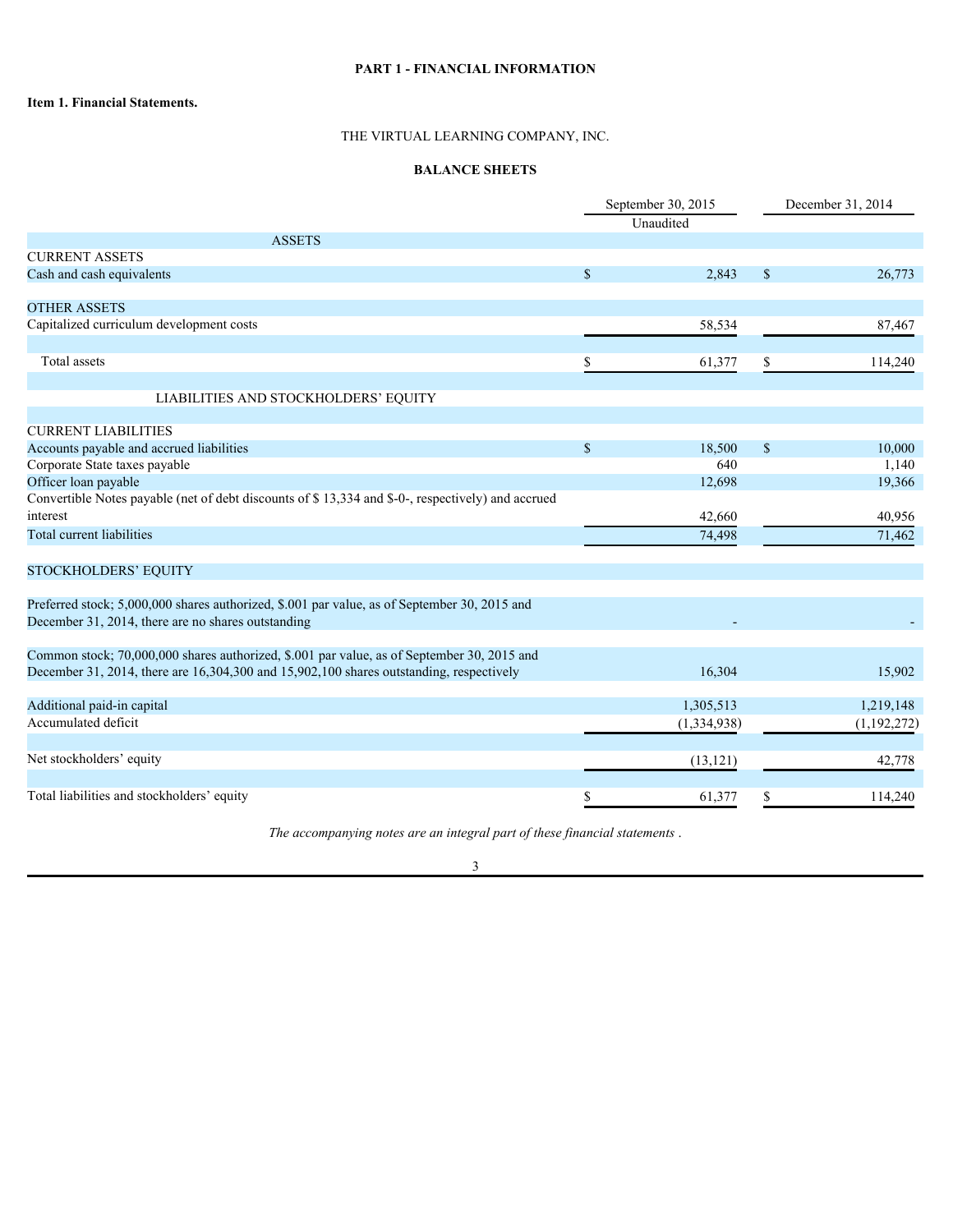# **STATEMENTS OF OPERATIONS Unaudited**

<span id="page-3-0"></span>

|                                             |              | Nine months<br>ended<br>September 30, 2015 |              | Nine months<br>ended<br>September 30, 2014 |  |
|---------------------------------------------|--------------|--------------------------------------------|--------------|--------------------------------------------|--|
| Revenue                                     | $\mathbb{S}$ | 75                                         | $\mathbb{S}$ | 346                                        |  |
| <b>Operating Expenses</b>                   |              |                                            |              |                                            |  |
| Selling, general and administrative         |              | 36,437                                     |              | 1,384                                      |  |
| Issuance of common stock for legal services |              | 40,000                                     |              |                                            |  |
| Depreciation and amortization               |              | 24,600                                     |              | 24,600                                     |  |
|                                             |              |                                            |              |                                            |  |
| Total operating expenses                    |              | 101,037                                    |              | 25,984                                     |  |
|                                             |              |                                            |              |                                            |  |
| Loss from operations                        |              | (100, 962)                                 |              | (25, 638)                                  |  |
|                                             |              |                                            |              |                                            |  |
| Other income (expense):                     |              |                                            |              |                                            |  |
| Amortization of debt discounts              |              | (36,666)                                   |              | $\overline{\phantom{a}}$                   |  |
| Interest expense                            |              | (5,038)                                    |              | (29)                                       |  |
| Total other income (expense)                |              | (41, 704)                                  |              | (29)                                       |  |
|                                             |              |                                            |              |                                            |  |
| Net loss                                    |              | (142, 666)                                 | S            | (25, 667)                                  |  |
|                                             |              |                                            |              |                                            |  |
| Basic and diluted loss per common share     | $\mathbb{S}$ | (.01)                                      | $\mathbb{S}$ | (.00)                                      |  |
|                                             |              |                                            |              |                                            |  |
| Weighted average shares outstanding         |              | 16,236,500                                 |              | 15,902,100                                 |  |

*The accompanying notes are an integral part of these financial statement* s.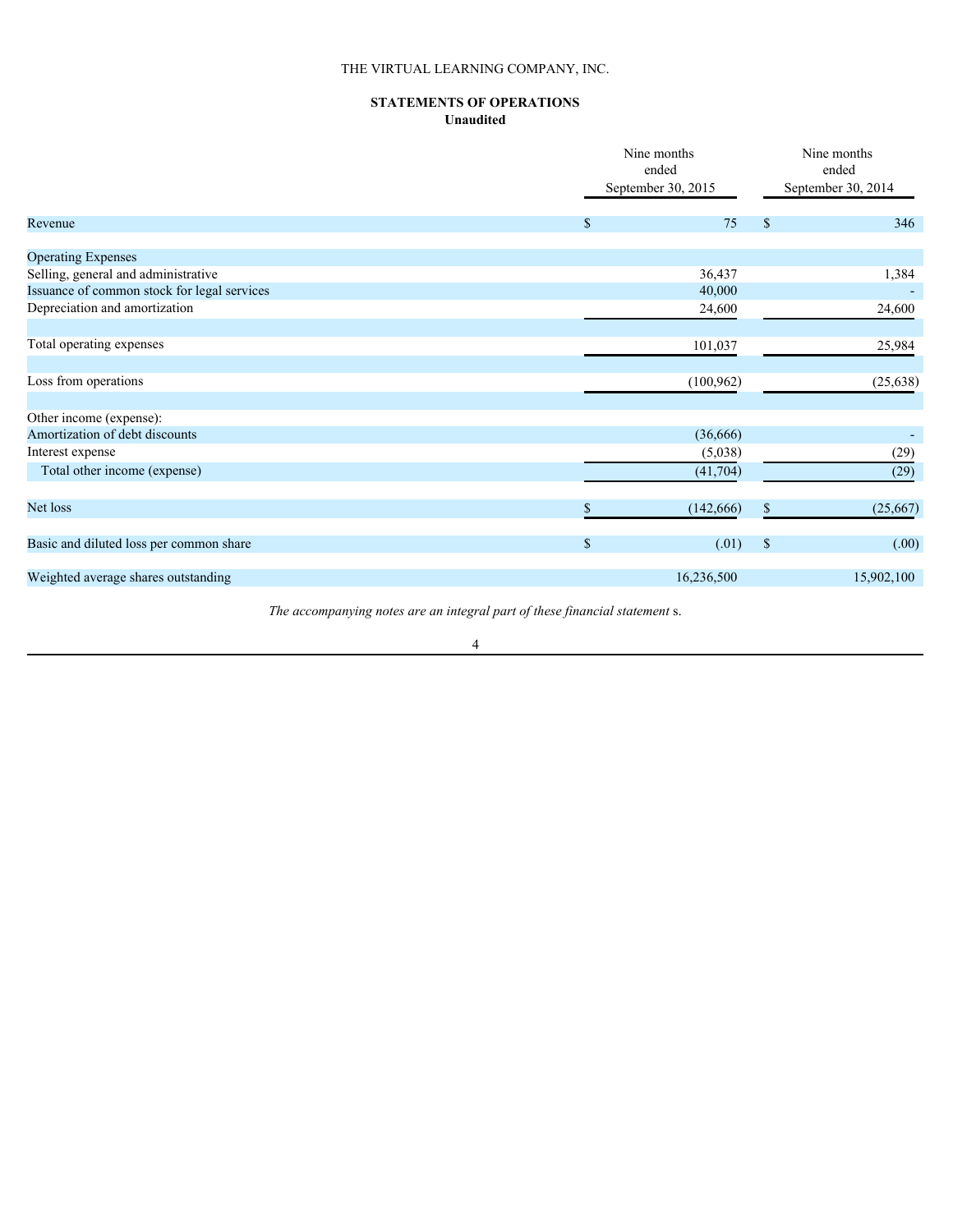# **STATEMENTS OF OPERATIONS Unaudited**

|                                             |             | Three months<br>ended<br>September 30, 2015 | Three months<br>ended<br>September 30, 2014 |  |
|---------------------------------------------|-------------|---------------------------------------------|---------------------------------------------|--|
| Revenue                                     |             | 20                                          | 136                                         |  |
| <b>Operating Expenses</b>                   |             |                                             |                                             |  |
| Selling, general and administrative         |             | 9,265                                       | 550                                         |  |
| Issuance of common stock for legal services |             |                                             | $\overline{\phantom{0}}$                    |  |
| Depreciation and amortization               |             | 8,200                                       | 8,200                                       |  |
|                                             |             |                                             |                                             |  |
| Total operating expenses                    |             | 17.465                                      | 8,750                                       |  |
|                                             |             |                                             |                                             |  |
| Loss from operations                        |             | (17, 445)                                   | (8,614)                                     |  |
|                                             |             |                                             |                                             |  |
| Other income (expense):                     |             |                                             |                                             |  |
| Amortization of debt discounts              |             | (12,500)                                    | $\overline{\phantom{a}}$                    |  |
| Interest expense                            |             | (1,878)                                     | 29                                          |  |
| Total other income (expense)                |             | (14, 378)                                   | 29                                          |  |
|                                             |             |                                             |                                             |  |
| Net loss                                    |             | (31, 823)                                   | (8,643)<br>Ъ                                |  |
|                                             |             |                                             |                                             |  |
| Basic and diluted loss per common share     | $\mathbf S$ | (.00)                                       | (.00)<br>$\sqrt{S}$                         |  |
|                                             |             |                                             |                                             |  |
| Weighted average shares outstanding         |             | 16,304,250                                  | 15,902,100                                  |  |
|                                             |             |                                             |                                             |  |

*The accompanying notes are an integral part of these financial statement* s.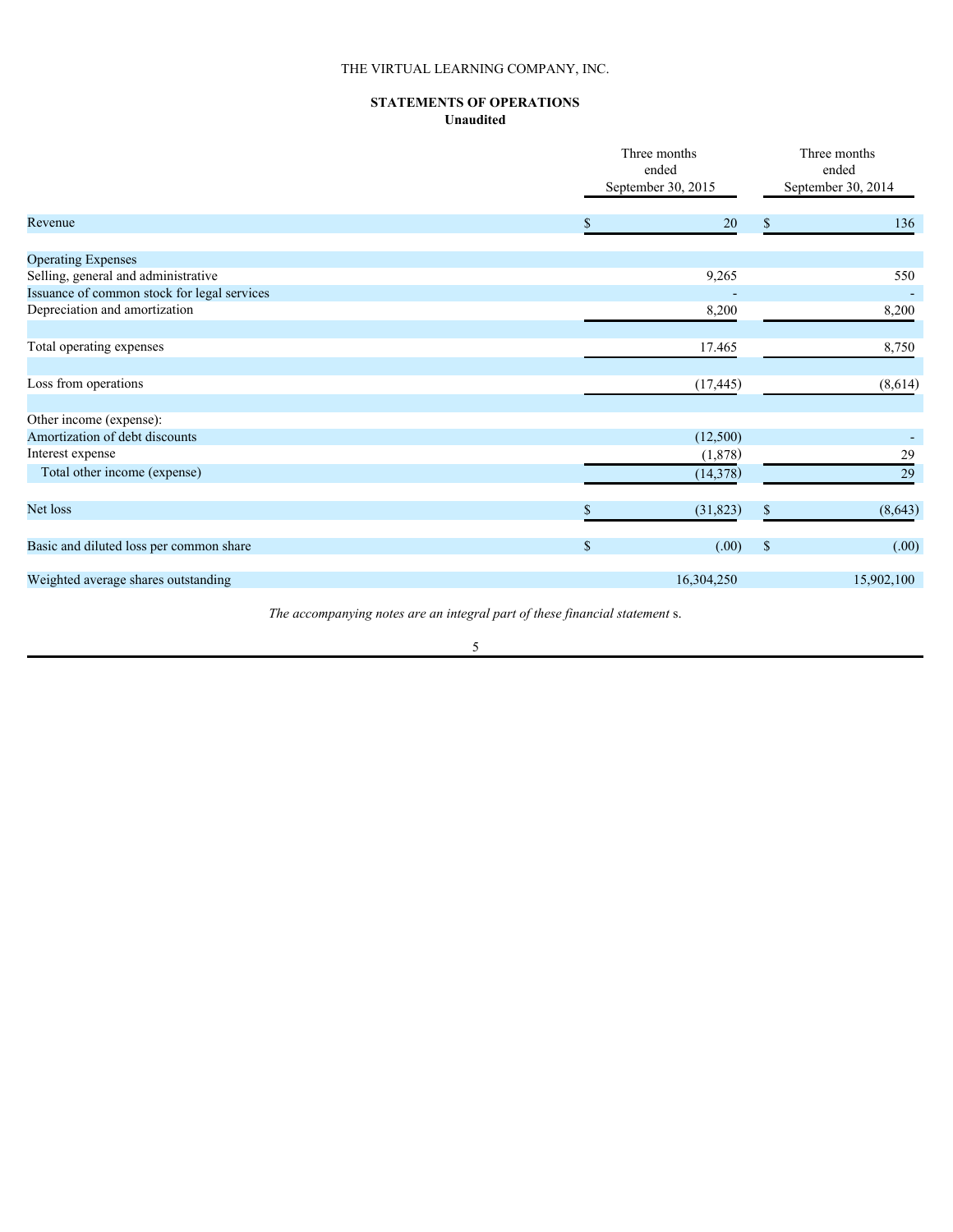# **STATEMENTS OF CASH FLOWS Unaudited**

<span id="page-5-0"></span>

|                                                                                              | For the<br>Nine months ended<br>September 30, 2015 | For the<br>Nine months ended<br>September 30, 2014 |
|----------------------------------------------------------------------------------------------|----------------------------------------------------|----------------------------------------------------|
| <b>OPERATING ACTIVITIES</b>                                                                  |                                                    |                                                    |
| Net loss                                                                                     | (142, 666)                                         | (25, 667)                                          |
| Adjustments to reconcile net loss to net cash used in operating activities:                  |                                                    |                                                    |
| Depreciation and amortization                                                                | 24,600                                             | 24,600                                             |
| Issuance of common stock for legal services                                                  | 40,000                                             |                                                    |
| Amortization of debt discounts                                                               |                                                    |                                                    |
|                                                                                              | 36,666                                             |                                                    |
| Changes in operating assets and liabilities:                                                 | 8,500                                              |                                                    |
| Accounts payable and accrued liabilities                                                     |                                                    | 29                                                 |
| Accrued interest on convertible Notes payable                                                | 5,038                                              |                                                    |
| Corporate State taxes payable                                                                | (500)                                              |                                                    |
| Net cash used in operating activities                                                        | (28, 362)                                          | (1,038)                                            |
|                                                                                              |                                                    |                                                    |
| <b>INVESTING ACTIVITIES</b>                                                                  |                                                    |                                                    |
| Property and equipment                                                                       |                                                    |                                                    |
|                                                                                              |                                                    |                                                    |
| <b>FINANCING ACTIVITIES</b>                                                                  |                                                    |                                                    |
| Proceeds from sale of shares of common stock                                                 | 1,100                                              |                                                    |
| Proceeds from Convertible notes payable                                                      | 10,000                                             |                                                    |
| Proceeds from officer loan payable                                                           | 19,684                                             | 26,384                                             |
| Repayments of officer loan payable                                                           | (26, 352)                                          | (9,000)                                            |
|                                                                                              |                                                    |                                                    |
| Net cash provided by financing activities                                                    | 4,432                                              | 17,384                                             |
|                                                                                              |                                                    |                                                    |
| NET INCREASE (DECREASE) IN CASH                                                              | (23,930)                                           | 16,346                                             |
|                                                                                              |                                                    |                                                    |
| CASH BALANCE, BEGINNING OF PERIOD                                                            | 26,773                                             | 177                                                |
|                                                                                              |                                                    |                                                    |
| CASH BALANCE, END OF PERIOD                                                                  | 2,843                                              | 16,523<br>S                                        |
|                                                                                              |                                                    |                                                    |
| Supplemental Disclosures of Cash Flow Information:                                           |                                                    |                                                    |
| Interest expense                                                                             | \$                                                 | \$                                                 |
| Income taxes                                                                                 | $\mathcal{S}$                                      | $\mathbf{\hat{s}}$                                 |
| Non-Cash Investing and Financing Activities:                                                 |                                                    |                                                    |
| Issuance of common stock in connection with the sale of Convertible Notes Payable charged to |                                                    |                                                    |
| debt discounts.                                                                              | \$<br>50,000                                       | <sup>\$</sup>                                      |
| Cancellation of common stock issued in 2009 for capitalized curriculum development costs.    | $\mathcal{S}$<br>(4, 333)                          | $\mathbb S$                                        |
|                                                                                              |                                                    |                                                    |

*The accompanying notes are an integral part of these financial statements.*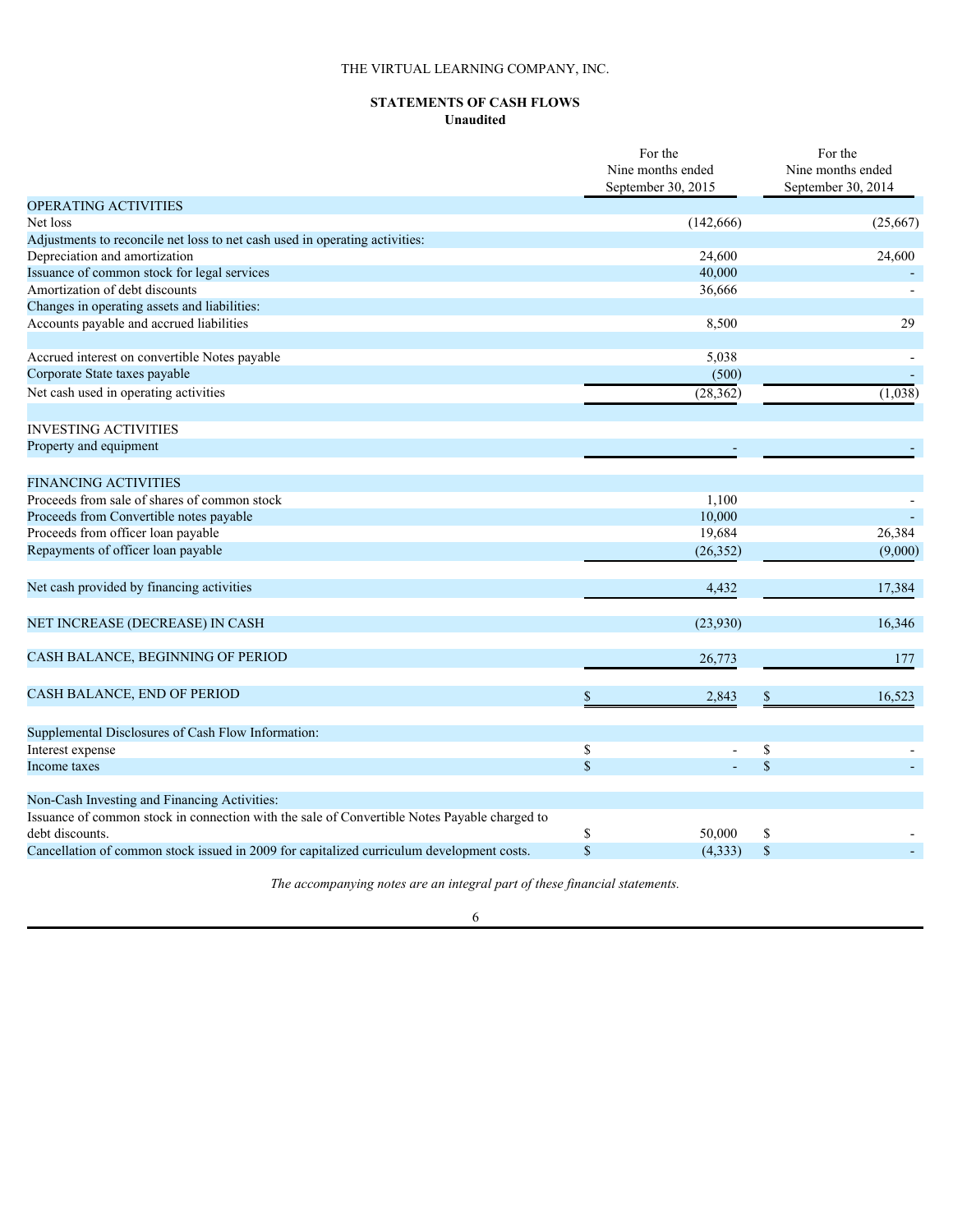### <span id="page-6-0"></span>**THE VIRTUAL LEARNING COMPANY, INC. NOTES TO THE FINANCIAL STATEMENTS For the nine months ended September 30, 2015 and 2014 Unaudited**

#### **Note 1 - Significant Accounting Policies and Basis of Presentation**

#### **Basis of Presentation**

The accompanying unaudited financial statements have been prepared in accordance with accounting principles generally accepted in the United States of America and the rules and regulations of the United States Securities and Exchange Commission for interim financial information and with the instructions to Form 10-Q and Article 8 of Regulation S-X. Accordingly, they may not include all the information and footnotes necessary for a comprehensive presentation of financial position, results of operations or cash flows. It is management's opinion, however, that all material adjustments (consisting of normal recurring adjustments) have been made which are necessary for a fair financial statement presentation. VIE VIRTUAL LEARNING COMPANY, INC.<br>
For the nine membric of HE FINANCHA STATEMENTS<br>
The multiple of Presentation<br>
Have of Presentation<br>
Have of Presentation<br>
Have of Presentation<br>
Have of Presentation<br>
Have of Presentation

The unaudited interim financial statements should be read in conjunction with the Company's Annual Report filed on Form 10-K for the year ended December 31, 2014, which contains the audited financial statements and notes thereto, together with Management's Discussion and Analysis of Financial Condition and Results of Operations, for the year ended December 31, 2014.

#### Nature of Operations

The Virtual Learning Company, Inc. ("Virtual Learning") was incorporated on January 6, 2009 as a Nevada corporation with 75,000,000 shares of capital stock authorized, of which 70,000,000 shares are common shares (\$.001 par value), and 5,000,000 shares are preferred shares (\$.001 par value).

practice, assessments, and productivity tools that improve the performance of educators and students via proprietary web-based platforms at www.mathisbasic.com , www.scienceisbasic.com and www.readingisbasic.com .

Virtual Learning is also a producer of a series of practice workbooks published on CD, DVD formatted disc and USB Drives and in the ePub format.

### **Basis of Presentation/Going Concern**

contemplate continuation of Virtual Learning as a going concern.

For the sine mass reduced the sine maske endoted Statements have the set and the statements that the statements have the statements that the statements the computer of the computer of the computer and the computer and the As of September 30, 2015, Virtual Learning had \$2,843 cash and negative working capital of \$71,655. For the nine months ended September 30, 2015 and 2014, Virtual Learning had revenues of \$75 and \$346, respectively, and sustained net losses of \$142,666 and \$25,667, respectively. These factors raise substantial doubt Their of Presentation<br>
The accompaning nandled funcion structure above the proposed in according principle price and the continue and the content<br>
and the contention of the United State Securities and Euchange Commission f The accompanying unadled funcial statements have been prepared in accordates with accounting pricelyles generally according that a collect a cost of costs and continue of the Character Contains of the United Montation and The accompanying mandfed function than be becomes the acceliance with ecconomic priori enter a debtive or America Companying the equity of the contents of Results and America SMA contents and its characteristic SV and Ame Learning is pursuing financing to fund future operations. positive, reads of Fepratrice to take those is increase present virtual process. The unadited attach interact to the subject the control of the similar states and the control of the subject field on Family Bower (Figure 1) then made which are necessary for a far functial satement presentation<br>The smoshed tancinal functions of a follow the result of companyies with blungement's Discussion and Analysis of Financial Condition and Results<br>2Discu

marketing of its products, and the need to obtain adequate additional capital necessary to fund future operations.

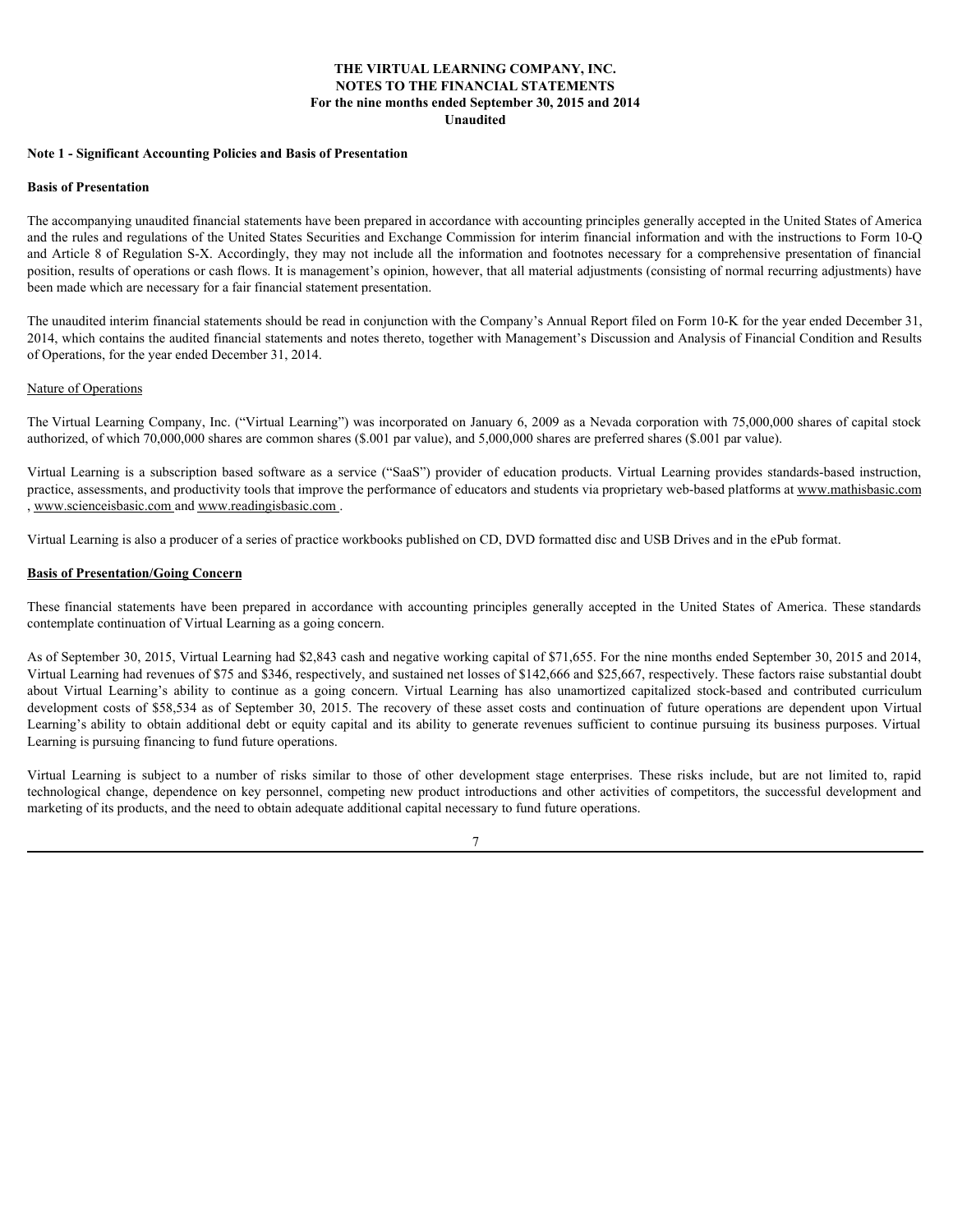There is no assurance that Virtual Learning can reverse its operating losses, or that it can raise additional capital to allow it to continue its planned future operations. These factors raise additional substantial doubt There is no assurance that Virtual Learning can reverse its operating losses, or that it can raise additional capital to allow it to continue its planned future operations. These factors raise additional substantial doubt include any adjustments relating to the recoverability of recorded asset amounts that might be necessary from an unfavorable resolution of this uncertainty.

### **Property and Equipment**

Property and equipment is presented at stated value upon contribution or at the cost of acquisition. Depreciation is provided using the straight-line method over the estimated useful lives of the respective assets. Repairs and maintenance costs are expensed as incurred, and renewals and betterments are capitalized.

### **Use of Estimates**

The preparation of financial statements in conformity with accounting principles generally accepted in the United States of America requires management to make materially from these estimates.

There is no assurance that Virtual Learning can reverse its operating losses, or that it can raise additional capital to allow it to continue its planned future<br>operations. These factors raise additional substantial doubt There is no assurance that Virtual Learning can reverse its operating losses, or that it can raise additional capital to allow it to continue its planned future operations. These factors raise additional substantial doubt uncollectible accounts receivable, the need for recognition of an impairment allowance for capitalized curriculum development costs, useful lives of intangible assets and property and equipment, deemed value of common stock for the purpose of determining stock-based compensation, and income taxes, among others. Management bases its estimates on historical experience and on various other assumptions that are believed to be reasonable, the results of which form the basis for making judgments about the carrying values of assets and liabilities. Fhere is no assume that Virtual Learning on revense its operating losses, or that it can raise additional capital is allow it to continue the price of the content in the based of price of the content in the line of the sel is in o same cannot that Uran Level 2 constants (somehold looks of the are additional collisions) constants the area of the actual constants of the actual constants of the asset of the state of the asset of the state of th

Virtual Learning's management (board of directors) determines the value assigned to shares of common stock in the absence of a public market for these shares.

### **Fair Value of Financial Instruments**

participants on the measurement date. In determining fair value, GAAP establishes a three-level hierarchy used in measuring fair value, as follows:

- Level 1 inputs are quoted prices available for identical assets and liabilities in active markets.
- markets or other inputs that are observable or can be corroborated by observable market data.
- Level 3 inputs are less observable and reflect our own assumptions.

Our financial instruments consist of cash and cash equivalents, accounts payable and accrued liabilities, and convertible notes payable and accrued interest. The carrying amount of cash and cash equivalents and accounts payable and accrued liabilities approximates fair value because of their short maturities. The carrying value of the convertible notes payable and accrued interest approximates fair value based on the value of comparable financial instruments with similar terms. We may adjust the carrying amount of certain nonfinancial assets to fair value on a non-recurring basis when they are impaired. No such adjustments were made for the nine months ended September 30, 2015 and 2014.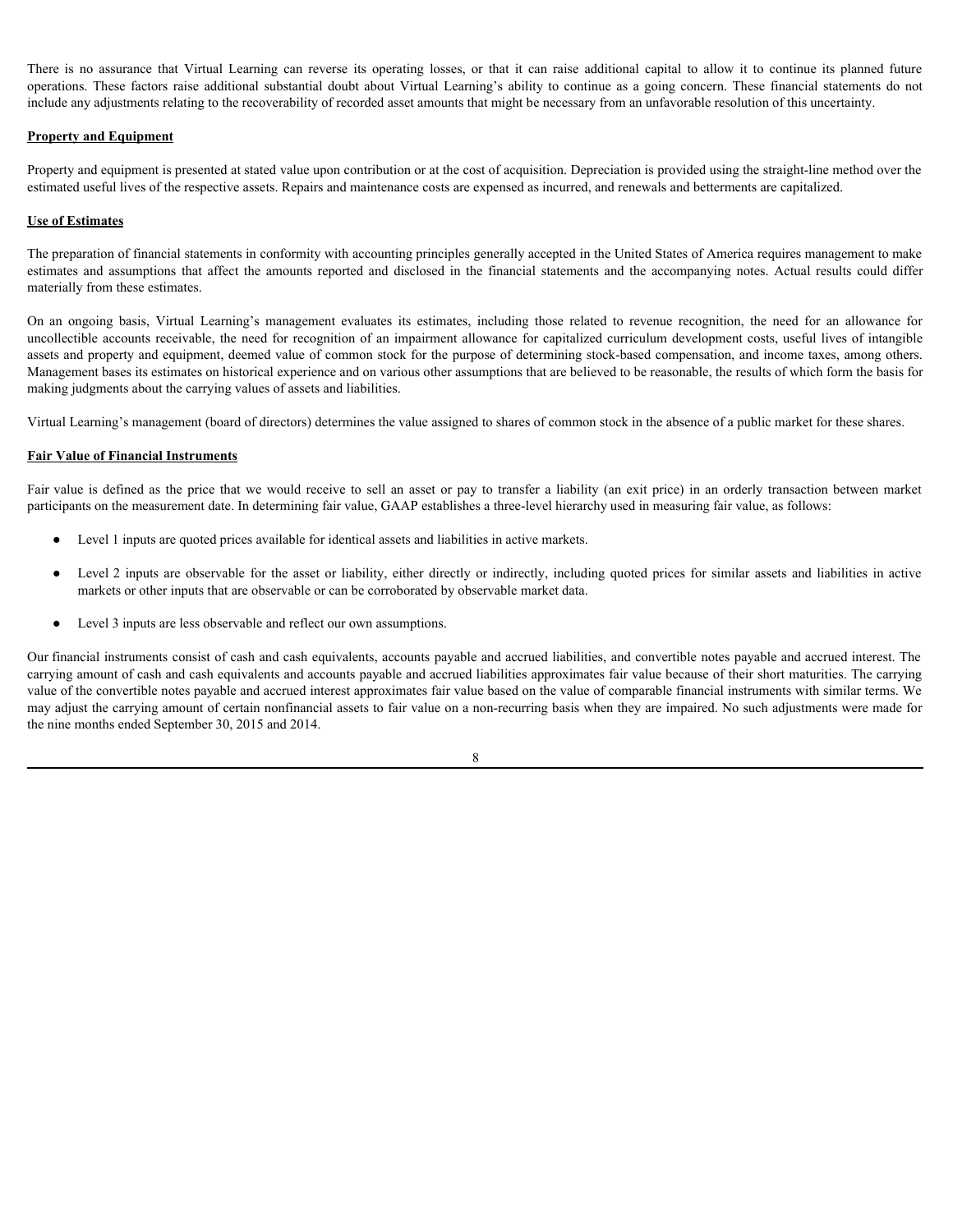### **Capitalized Curriculum Development Costs**

Virtual Learning internally develops curriculum, which is primarily provided as web content and accessed via the Internet. Virtual Learning also creates textbooks and other offline materials.

Virtual Learning capitalizes curriculum development costs incurred during the application development stage in accordance with accounting principles generally accepted in the United States of America. These principles provide guidance for the treatment of costs associated with computer software development and defines those costs to be capitalized and those to be expensed. Costs that qualify for capitalization are external direct costs, payroll, and payroll-related expenses. Costs related to general and administrative functions are not capitalized and are expensed as incurred. Virtual Learning capitalizes curriculum development costs when the projects under development reach technological feasibility. Many of our new courses are leveraged off proven delivery platforms and are primarily content, which has no technological hurdles. As a result, a significant portion of our courseware development costs qualify for capitalization due to the concentration of our development efforts on the content of the courseware. **Can half carefieldom** Development Conti<br>
Sympa Lemania is the company of the company of the company of the subscription development stage in according the subscription of the company of the company of the subscription is Vitual Farming interesting to controller, which is permuis provided as web under and ascosod via the homest like that contains a contains a contain a contain of the subscription of the subscription of the subscription of Vitual Lenning explosites: corriculum development conts incented during the splicistics development are contents are particulate the contents of the contents of the contents of the contents of the contents of the contents

Technological feasibility is established when we have completed all planning, designing, coding, and testing activities necessary to establish that a course can be produced to meet its design specifications. Capitalization ends when a course is available for general release to our customers, at which time amortization of the capitalized costs begins. The period of time over which these development costs are amortized is generally five years. This is consistent with the capitalization period used by others in our industry and corresponds with our product development lifecycle.

#### **Cash and Cash Equivalents**

All liquid investments with stated maturities of three months or less from date of purchase are classified as cash equivalents; all liquid investments with stated maturities of greater than three months are classified as short-term investments.

### **Revenue Recognition**

Revenue is recognized when all of the following conditions are satisfied: there is persuasive evidence of an arrangement, the customer has access to full use of the product, the collection of the fees is reasonably assured, and the amount of the fees to be paid by the customer is fixed or determinable.

persuasive evidence of an arrangement, the customer has access to full use of the product, the collection of the fees is reasonably assured, and the amount of the fees to be paid by the customer is fixed or determinable.

average subscription term is twelve (12) months for our products, and all subscriptions are on a non-cancelable basis. When additional months are offered as a functionality with each release at no additional cost.

Although our membership contracts are generally non-cancelable, customers have the right to cancel their contracts by providing prior written notice to us of their intent to cancel the remainder of the contract term. In the event a customer cancels its contract, they are not entitled to a refund for prior services we have provided to them.

Customer support is provided to customers following the sale at no additional charge and at a minimal cost per call.

Virtual Learning does not incur significant up-front costs related to providing its products and services and therefore does not defer any expenses.

Revenue from the sale of CD's or DVD's and other materials is recognized when shipped or available to the customer in a downloadable format.

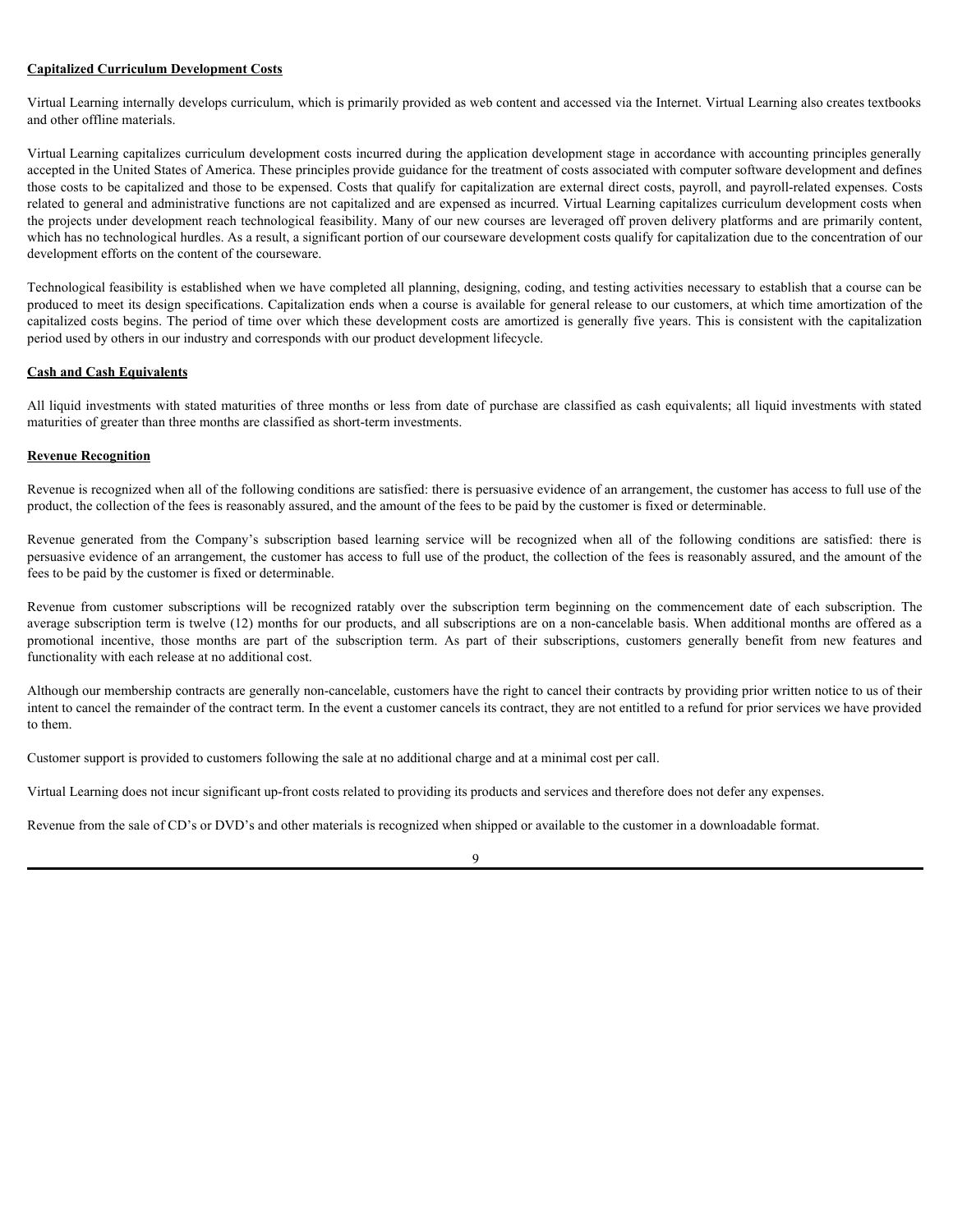#### **Income Taxes**

Virtual Learning accounts for income taxes using the asset and liability method. Deferred tax assets and liabilities are recognized for the future tax consequences attributable to differences between the carrying amounts of assets and liabilities for financial reporting purposes and the amounts used for income tax reporting **Income Taxes**<br>Virtual Learning accounts for income taxes using the asset and liability method. Deferred tax assets and liabilities are recognized for the future tax consequences<br>attributable to differences between the car differences are expected to be recovered or settled. The effect on deferred tax assets and liabilities of a change in tax rates is recognized in the provision for income tax in the statements of operations. Virtual Learning evaluates the probability of realizing the future benefits of its deferred tax assets and provides a valuation allowance when realization of the assets is not reasonably assured.

Virtual Learning recognizes in its financial statements the impact of tax positions that meet a "more likely than not" threshold, based on the technical merits of the position. The tax benefits recognized from such a position are measured based on the largest benefit that has a greater than fifty percent likelihood of being realized upon ultimate settlement.

# **Net Income (Loss) Per Common Share**

Basic net income (basic net loss) per common share is calculated by dividing net income (loss) by the weighted average number of common shares outstanding during the period.

Diluted net income (loss) per common share is computed using the weighted average number of common shares outstanding and potentially dilutive securities outstanding during the period. For the nine months ended September 30, 2015, the 279,970 shares of common stock underlying the \$55,994 in convertible notes payable and accrued interest were excluded from the calculation of diluted shares outstanding as their inclusion would be anti-dilutive.

#### **Recent Accounting Pronouncements**

From time to time, new accounting pronouncements are issued by the Financial Accounting Standards Board (FASB) or other standard setting bodies that we adopt as of the specified effective date. Unless otherwise discussed, we do not believe that the impact of recently issued standards that are not yet effective will have a material impact on our financial position or results of operations upon adoption.

In April 2015, the FASB issued ASU No. 2015-03, Interest - Imputation of Interest (Subtopic 835-30): Simplifying the Presentation of Debt Issuance Costs. The new standard requires that debt issuance costs related to a recognized debt liability be presented in the balance sheet as a direct deduction from the carrying amount of that debt liability, consistent with debt discounts. The new standard will be effective for us on January 1, 2016. The adoption of this standard is not expected to have an impact on our financial position or results of operations.

In April 2015, the FASB issued ASU No. 2015-05, Intangibles - Goodwill and Other - Internal-Use Software (Subtopic 350-40): Customer's Accounting for Fees Paid in a Cloud Computing Arrangement. Under this standard, if a cloud computing arrangement includes a software license, the software license element of the arrangement should be accounted for consistent with the acquisition of other software licenses. If a cloud computing arrangement does not include a software license, the arrangement should be accounted for as a service contract. The new standard will be effective for us on January 1, 2016. The adoption of this standard is not expected to have an impact on our financial position or results of operations.

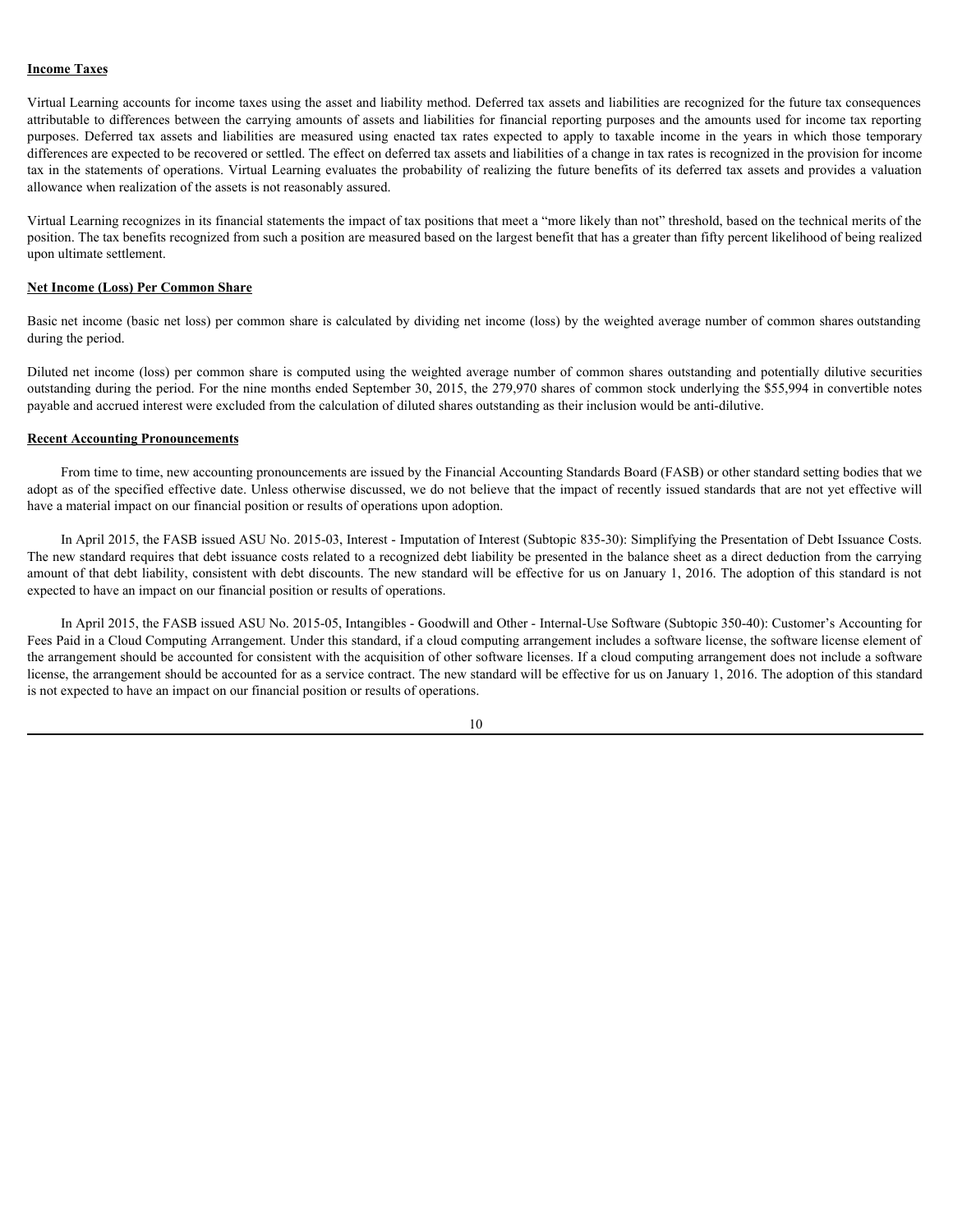### **2 - Property and Equipment**

|                                | September 30, 2015 |         | December 31, 2014 |         |
|--------------------------------|--------------------|---------|-------------------|---------|
| Office equipment               |                    | 4,155   |                   | 4,155   |
| Less: Accumulated depreciation |                    | (4,155) |                   | (4,155) |
| Property and Equipment- net    |                    | $\sim$  |                   |         |

# **3 - Capitalized Curriculum Development Costs**

| Property and equipment is summarized as follows:                                                                                                                                                                                                                                                                                              |    |                    |      |                   |
|-----------------------------------------------------------------------------------------------------------------------------------------------------------------------------------------------------------------------------------------------------------------------------------------------------------------------------------------------|----|--------------------|------|-------------------|
|                                                                                                                                                                                                                                                                                                                                               |    | September 30, 2015 |      | December 31, 2014 |
| Office equipment                                                                                                                                                                                                                                                                                                                              | -S | 4,155              | - \$ | 4,155             |
| Less: Accumulated depreciation                                                                                                                                                                                                                                                                                                                |    | (4,155)            |      | (4,155)           |
| Property and Equipment- net                                                                                                                                                                                                                                                                                                                   |    |                    |      |                   |
| Depreciation expense for the nine months ended September 30, 2015 and 2014 was \$-0- and \$-0-, respectively.                                                                                                                                                                                                                                 |    |                    |      |                   |
| 3 - Capitalized Curriculum Development Costs                                                                                                                                                                                                                                                                                                  |    |                    |      |                   |
| Capitalized curriculum development costs is summarized as follows:                                                                                                                                                                                                                                                                            |    |                    |      |                   |
|                                                                                                                                                                                                                                                                                                                                               |    | September 30, 2015 |      | December 31, 2014 |
| Common stock issued to individuals for services relating to curriculum development                                                                                                                                                                                                                                                            | -8 | 110,000            | -S   | 120,000           |
| Contributed services of Thomas Monahan, President of Virtual Learning, relating to<br>curriculum development                                                                                                                                                                                                                                  |    | 44,000             |      | 44,000            |
| Total costs                                                                                                                                                                                                                                                                                                                                   |    | 154,000            |      | 164,000           |
| Less accumulated amortization                                                                                                                                                                                                                                                                                                                 |    | (95, 466)          |      | (76, 533)         |
| Net                                                                                                                                                                                                                                                                                                                                           |    | 58,534             |      | 87,467            |
| As described in Note 1 above, amortization of the capitalized curriculum development costs begins when the courses become available for sale to customers<br>(which occurred in September 2012).                                                                                                                                              |    |                    |      |                   |
| Virtual Learning tests for impairment annually. At September 30, 2015 and December 31, 2014, the Company's estimates of future undiscounted cash flows from<br>the courses exceeded the carrying amounts of the capitalized curriculum development costs (\$58,534 and \$87,467, respectively) and therefore no impairment was<br>recognized. |    |                    |      |                   |
| For the nine months ended September 30, 2015 and 2014, additions to Capitalized Curriculum Development Costs were \$-0- and \$-0-, respectively.                                                                                                                                                                                              |    |                    |      |                   |

For the nine months ended September 30, 2015 and 2014, amortization of Capitalized Curriculum Development Costs were \$24,600 and \$24,600, respectively.

In June 2015, Virtual Learning cancelled 50,000 shares of its common stock previously issued to a consultant in 2009 for curriculum development (which was then capitalized at the \$10,000 estimated fair value of the 50,000 shares) due to non-performance by such consultant. Virtual Learning recorded the cancellation of the 50,000 shares as a \$4,333 reduction of the net carrying value of Capitalized Curriculum Development Costs at June 30, 2015 and a \$4,333 decrease in common stock and Additional paid in capital.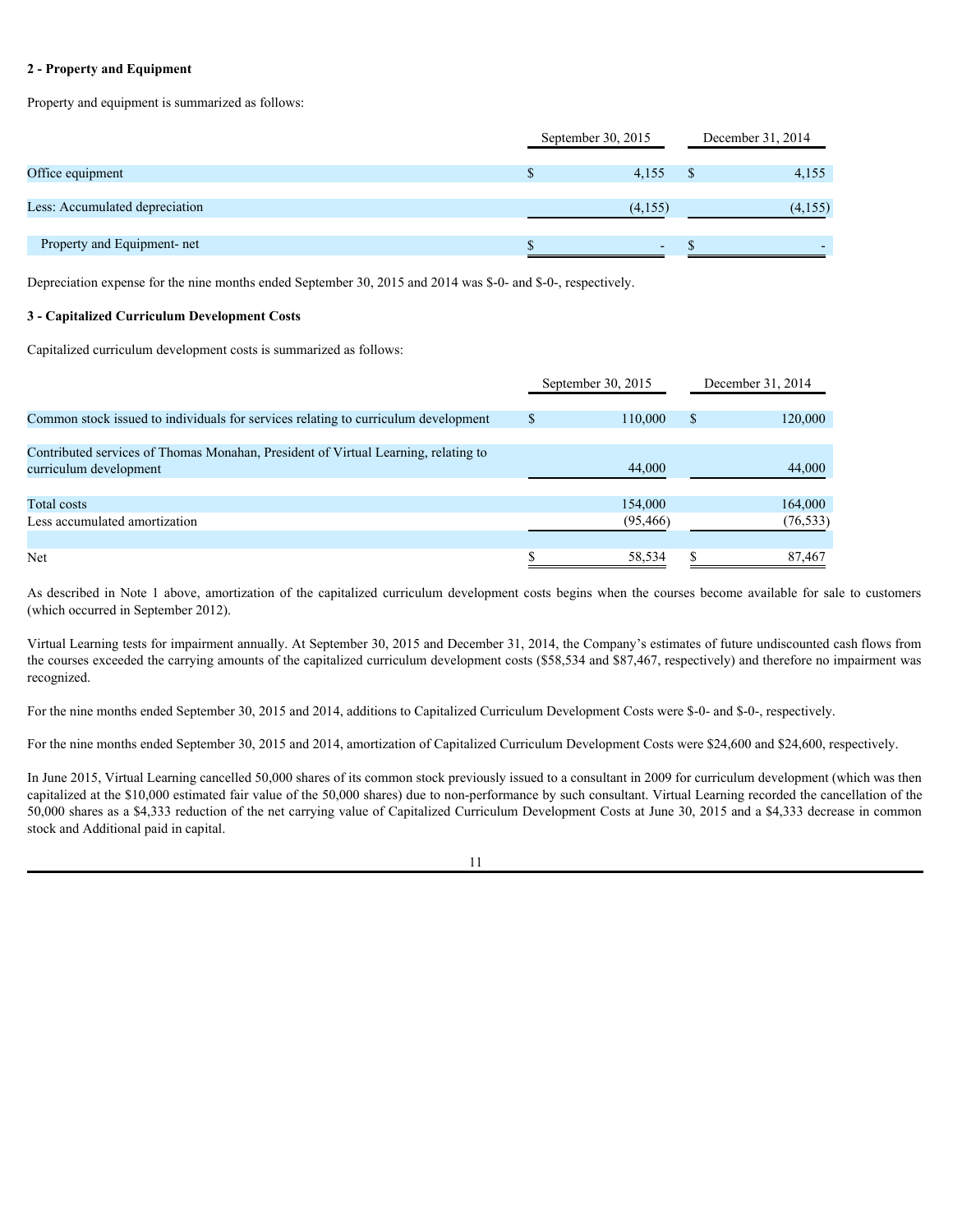### **4 - Related Party Transactions**

At September 30, 2015 and December 31, 2014, Virtual Learning was obligated to its president Thomas P. Monahan for cash advances and credit card payments on behalf of the Company, net of amounts repaid, in the amounts of \$12,698 and \$19,366 respectively. The liability is non-interest bearing and due on demand.

Virtual Learning occupies office space rent free from its president on a month to month basis at 60 Knolls Crescent, Apartment 9M, Bronx, New York 10463.

### **5 - Convertible Notes Payable-Net**

Convertible Notes Payable-net is summarized as follows:

|                                                                                                                                                                                                                    | September 30, 2015 |           | December 31, 2014 |
|--------------------------------------------------------------------------------------------------------------------------------------------------------------------------------------------------------------------|--------------------|-----------|-------------------|
| Notes issued in October and November 2014 to three individuals and one entity, interest<br>at 15% per annum, due one year from date of receipt, principal and accrued interest                                     |                    |           |                   |
| convertible into Virtual Learning common stock at \$.20 per share.                                                                                                                                                 |                    | 40,000    | 40,000            |
| Notes issued in May 2015 to two individuals, interest at 15% per annum, due one year<br>from date of receipt, Principal and accrued interest convertible into Virtual Learning<br>common stock at \$.20 per share. |                    | 10,000    |                   |
|                                                                                                                                                                                                                    |                    |           |                   |
| Accrued interest                                                                                                                                                                                                   |                    | 5,994     | 956               |
| Total                                                                                                                                                                                                              |                    | 55,994    | 40,956            |
|                                                                                                                                                                                                                    |                    |           |                   |
| Less unamortized debt discounts                                                                                                                                                                                    |                    | (13, 334) |                   |
| <b>Net</b>                                                                                                                                                                                                         |                    | 42,660    | 40,956            |

As further consideration for making the loans, Virtual Learning issued an aggregate of 250,000 shares of common stock to the six lenders. The \$50,000 estimated fair value of the 250,000 shares has been recorded as debt discounts and is being amortized over the one year term of the respective notes.

### **6 - Common Stock Issuances**

In January 2015, Virtual Learning issued a total of 200,000 shares of common stock to four noteholders in connection with their loans totaling \$40,000 (see Note 5).

The 200,000 shares were valued at \$40,000 (or \$.20 per share), which amount was charged to debt discounts in the three months ended March 31, 2015.

In February 2015, Virtual Learning issued 200,000 shares of common stock to Mr. Roger Fidler for legal services. The 200,000 shares were valued at \$40,000 (or \$.20 per share), which amount was expensed in the three months ended March 31, 2015.

In June 2015 Virtual Learning sold a total of 2,100 shares of common stock to three individuals at a price of \$.50 per share for proceeds of \$1,050.

In June 2015, Virtual Learning issued a total of 50,000 shares of common stock to two individuals in connection with their loans totaling \$10,000 (see Note 5). The 50,000 shares were valued at \$10,000 (see Note 5). The 50,000 shares were valued at \$10,000 (or \$.20 per share), which amount was charged to debt discounts in the three months ended June 30 2015.

In July 2015, Virtual Learning sold a total of 100 shares of common stock to one individual at a price of \$.50 per share for proceeds of \$50.

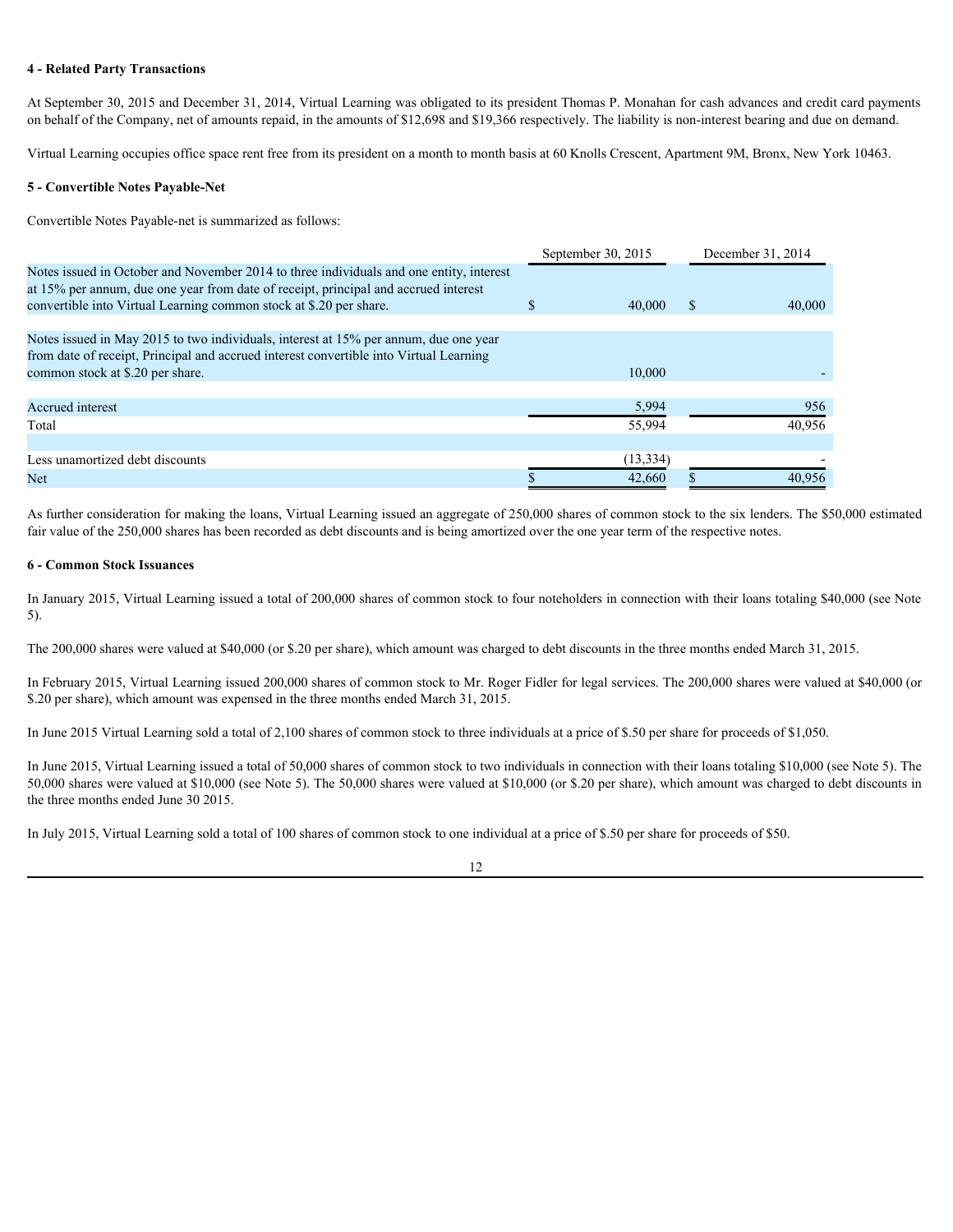#### **7** - **Income Taxes**

| <b>7 - Income Taxes</b>                                                                                                                                                                                                                                                                                                                                                                                                                                                                                                                                                                                                                                      |                    |           |                    |
|--------------------------------------------------------------------------------------------------------------------------------------------------------------------------------------------------------------------------------------------------------------------------------------------------------------------------------------------------------------------------------------------------------------------------------------------------------------------------------------------------------------------------------------------------------------------------------------------------------------------------------------------------------------|--------------------|-----------|--------------------|
| The provisions for (benefit from) income taxes differ from the amounts computed by applying the statutory United States Federal income tax rate of 35% to<br>income (loss) before income taxes.                                                                                                                                                                                                                                                                                                                                                                                                                                                              |                    |           |                    |
| The sources of the difference follow:                                                                                                                                                                                                                                                                                                                                                                                                                                                                                                                                                                                                                        |                    |           |                    |
|                                                                                                                                                                                                                                                                                                                                                                                                                                                                                                                                                                                                                                                              | Nine months ended  |           | Nine months ended  |
|                                                                                                                                                                                                                                                                                                                                                                                                                                                                                                                                                                                                                                                              | September 30, 2015 |           | September 30, 2014 |
| Expected tax at 35%                                                                                                                                                                                                                                                                                                                                                                                                                                                                                                                                                                                                                                          |                    | (49, 933) | (8,983)<br>S.      |
| Non-deductible stock-based compensation                                                                                                                                                                                                                                                                                                                                                                                                                                                                                                                                                                                                                      |                    | 14,000    |                    |
| Non-deductible amortization of debt discounts<br>Non-deductible amortization of stock-based and contributed Capitalized Curriculum                                                                                                                                                                                                                                                                                                                                                                                                                                                                                                                           |                    | 12,833    |                    |
| Development Costs                                                                                                                                                                                                                                                                                                                                                                                                                                                                                                                                                                                                                                            |                    | 8,610     | 8,610              |
| Change in valuation allowance                                                                                                                                                                                                                                                                                                                                                                                                                                                                                                                                                                                                                                |                    | 14,490    | 373                |
| Provision for (benefit from) income taxes                                                                                                                                                                                                                                                                                                                                                                                                                                                                                                                                                                                                                    |                    |           | <sup>\$</sup>      |
| The significant components of Virtual Learning's deferred tax asset as of September 30, 2015 and December 31, 2014 are as follows:                                                                                                                                                                                                                                                                                                                                                                                                                                                                                                                           |                    |           |                    |
|                                                                                                                                                                                                                                                                                                                                                                                                                                                                                                                                                                                                                                                              |                    |           |                    |
|                                                                                                                                                                                                                                                                                                                                                                                                                                                                                                                                                                                                                                                              |                    |           | December 31, 2014  |
|                                                                                                                                                                                                                                                                                                                                                                                                                                                                                                                                                                                                                                                              | September 30, 2015 |           |                    |
| Deferred tax assets:<br>Net operating loss carry forward                                                                                                                                                                                                                                                                                                                                                                                                                                                                                                                                                                                                     | -S                 | 40,999    | 26,509<br>- S      |
|                                                                                                                                                                                                                                                                                                                                                                                                                                                                                                                                                                                                                                                              |                    | (40,999)  | (26,509)           |
| Valuation allowance<br>Net deferred tax asset<br>Based on management's present assessment, the Company has not yet determined it to be more likely than not that a deferred tax asset of \$40,999 attributable to<br>the future utilization of \$117,139 of net operating loss carryforwards will be realized. Accordingly, the Company has maintained a 100% allowance against the                                                                                                                                                                                                                                                                          | S                  | $\sim$    | <sup>S</sup>       |
| deferred tax asset in the financial statements at September 30, 2015 and December 31, 2014. The Company will continue to review this valuation allowance and<br>make adjustments as appropriate. The net operating loss carryforwards expire \$672 in year 2029, \$9,236 in year 2030, \$41,526 in year 2031, \$5,440 in year 2032,<br>\$1,840 in year 2033, \$17,025 in year 2034, and \$41,400 in year 2035.                                                                                                                                                                                                                                               |                    |           |                    |
| Current United States income tax law limits the amount of loss available to be offset against future taxable income when a substantial change in ownership occurs.<br>Therefore, the amount available to offset future taxable income may be limited.                                                                                                                                                                                                                                                                                                                                                                                                        |                    |           |                    |
| The Company adopted FASB Interpretation No. 48, "Accounting for Uncertainty in Income Taxes - an interpretation of FASB Statement No. 109" ("FIN 48").<br>This Interpretation clarifies accounting for uncertainty in income taxes recognized in an enterprise's financial statements. FIN 48 establishes guidelines for<br>recognition and measurement of a tax position taken or expected to be taken in a tax return. The Company has not made any adjustments, and there is no impact, as<br>a result of the adoption of this interpretation. The Company reports interest and penalties associated with its tax positions, if any, as interest expense. |                    |           |                    |
| 8 - Trademark Cancelled                                                                                                                                                                                                                                                                                                                                                                                                                                                                                                                                                                                                                                      |                    |           |                    |

| Change in valuation allowance                                                                                                                                                                                                                                                                                                                                                                                                                                                                                                                                                                                                                                                                                                                                                                                                                                                                                                                                                                                                                                                                                                                                                                                                                                                                                                           | 14,490             |    | 373               |
|-----------------------------------------------------------------------------------------------------------------------------------------------------------------------------------------------------------------------------------------------------------------------------------------------------------------------------------------------------------------------------------------------------------------------------------------------------------------------------------------------------------------------------------------------------------------------------------------------------------------------------------------------------------------------------------------------------------------------------------------------------------------------------------------------------------------------------------------------------------------------------------------------------------------------------------------------------------------------------------------------------------------------------------------------------------------------------------------------------------------------------------------------------------------------------------------------------------------------------------------------------------------------------------------------------------------------------------------|--------------------|----|-------------------|
| Provision for (benefit from) income taxes                                                                                                                                                                                                                                                                                                                                                                                                                                                                                                                                                                                                                                                                                                                                                                                                                                                                                                                                                                                                                                                                                                                                                                                                                                                                                               |                    |    |                   |
| The significant components of Virtual Learning's deferred tax asset as of September 30, 2015 and December 31, 2014 are as follows:                                                                                                                                                                                                                                                                                                                                                                                                                                                                                                                                                                                                                                                                                                                                                                                                                                                                                                                                                                                                                                                                                                                                                                                                      |                    |    |                   |
|                                                                                                                                                                                                                                                                                                                                                                                                                                                                                                                                                                                                                                                                                                                                                                                                                                                                                                                                                                                                                                                                                                                                                                                                                                                                                                                                         | September 30, 2015 |    | December 31, 2014 |
| Deferred tax assets:                                                                                                                                                                                                                                                                                                                                                                                                                                                                                                                                                                                                                                                                                                                                                                                                                                                                                                                                                                                                                                                                                                                                                                                                                                                                                                                    |                    |    |                   |
| Net operating loss carry forward                                                                                                                                                                                                                                                                                                                                                                                                                                                                                                                                                                                                                                                                                                                                                                                                                                                                                                                                                                                                                                                                                                                                                                                                                                                                                                        | 40,999             | -S | 26,509            |
| Valuation allowance                                                                                                                                                                                                                                                                                                                                                                                                                                                                                                                                                                                                                                                                                                                                                                                                                                                                                                                                                                                                                                                                                                                                                                                                                                                                                                                     | (40,999)           |    | (26, 509)         |
| Net deferred tax asset                                                                                                                                                                                                                                                                                                                                                                                                                                                                                                                                                                                                                                                                                                                                                                                                                                                                                                                                                                                                                                                                                                                                                                                                                                                                                                                  |                    |    |                   |
| deferred tax asset in the financial statements at September 30, 2015 and December 31, 2014. The Company will continue to review this valuation allowance and<br>make adjustments as appropriate. The net operating loss carryforwards expire \$672 in year 2029, \$9,236 in year 2030, \$41,526 in year 2031, \$5,440 in year 2032,<br>\$1,840 in year 2033, \$17,025 in year 2034, and \$41,400 in year 2035.<br>Current United States income tax law limits the amount of loss available to be offset against future taxable income when a substantial change in ownership occurs.<br>Therefore, the amount available to offset future taxable income may be limited.<br>The Company adopted FASB Interpretation No. 48, "Accounting for Uncertainty in Income Taxes - an interpretation of FASB Statement No. 109" ("FIN 48").<br>This Interpretation clarifies accounting for uncertainty in income taxes recognized in an enterprise's financial statements. FIN 48 establishes guidelines for<br>recognition and measurement of a tax position taken or expected to be taken in a tax return. The Company has not made any adjustments, and there is no impact, as<br>a result of the adoption of this interpretation. The Company reports interest and penalties associated with its tax positions, if any, as interest expense. |                    |    |                   |
| 8 - Trademark Cancelled                                                                                                                                                                                                                                                                                                                                                                                                                                                                                                                                                                                                                                                                                                                                                                                                                                                                                                                                                                                                                                                                                                                                                                                                                                                                                                                 |                    |    |                   |
| In March 2014, the Company's Learning is Basic trademark was cancelled by the United States Patent and Trademark Office. The Company continues to use its<br>Shapeville USA trademark and other URL's that the Company owns such as Math is Basic, Science is Basic and Reading is Basic to identify its educational<br>software products.                                                                                                                                                                                                                                                                                                                                                                                                                                                                                                                                                                                                                                                                                                                                                                                                                                                                                                                                                                                              |                    |    |                   |
| 9 - Commitments and Contingencies                                                                                                                                                                                                                                                                                                                                                                                                                                                                                                                                                                                                                                                                                                                                                                                                                                                                                                                                                                                                                                                                                                                                                                                                                                                                                                       |                    |    |                   |
| In March 2009, Virtual Learning entered into an agreement for curriculum development with one individual for services in video production and the design of high<br>school and college level math courses. The agreement provides for the payment of 5% royalties on net revenues up to \$1,000,000 and a 5% royalty on net revenues<br>in excess of \$1,000,000 on projects in which he directly participated and has made material contributions.                                                                                                                                                                                                                                                                                                                                                                                                                                                                                                                                                                                                                                                                                                                                                                                                                                                                                     |                    |    |                   |

#### **8 - Trademark Cancelled**

#### **9 - Commitments and Contingencies**

In May 2010, the agreement with this individual was superseded by an updated agreement under similar terms and conditions.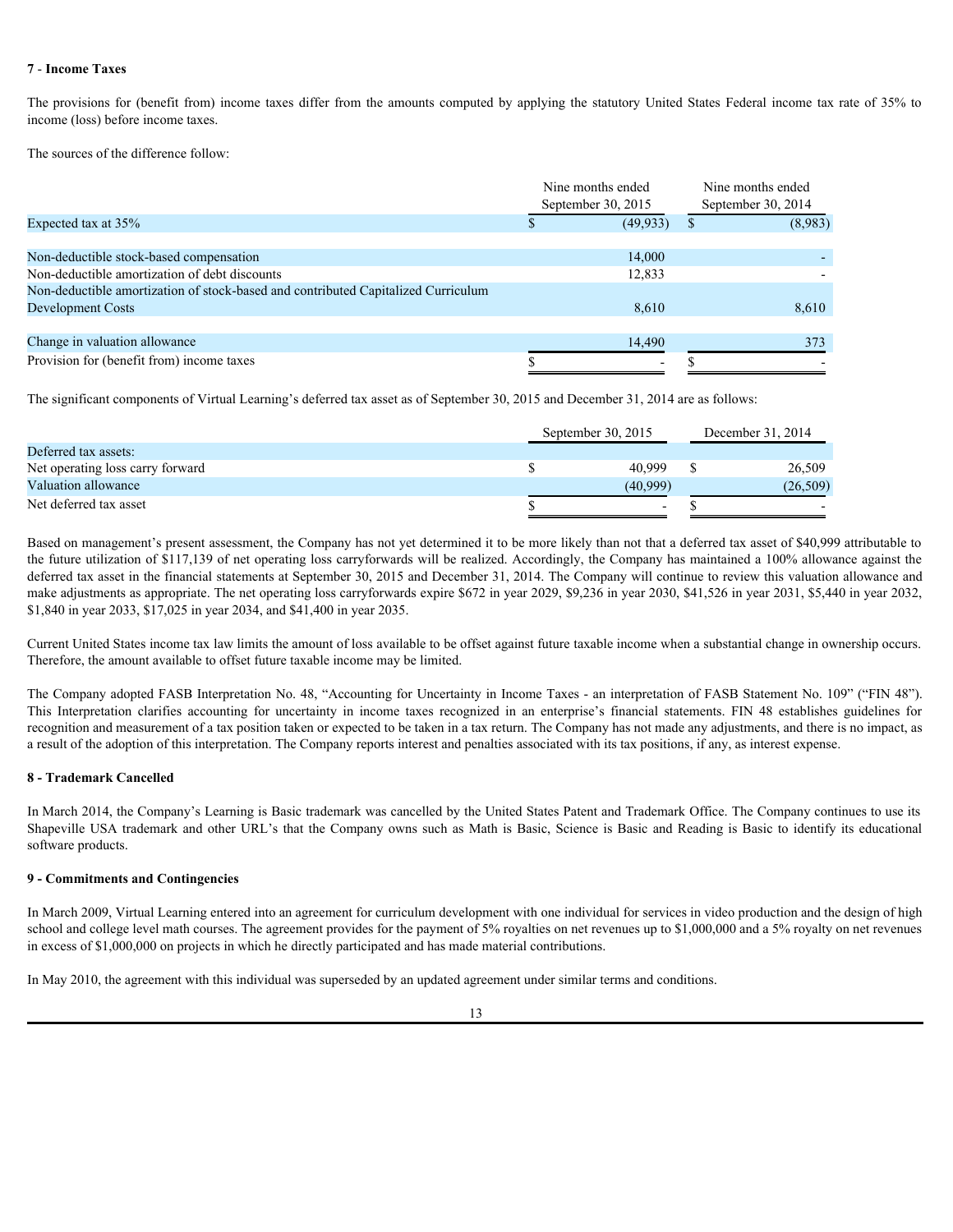#### <span id="page-13-0"></span>**I tem 2. Management's Discussion and Analysis of Financial Condition and Results of Operations.**

**Management's Discussion and Analysis of Financial Condition and Results of Operations.**<br>This Quarterly Report on Form 10-Q and other written reports and oral statements made from time to time by the Company may contain so "forward-looking statements," all of which are subject to risks and uncertainties. One can identify these forward-looking statements by their use of words such as I tem 2. Management's Discussion and Analysis of Financial Condition and Results of Operations.<br>
This Quarterly Report on Form 10-Q and other written reports and oral statements made from time to time by the Company may co comparable terminology. One can identify them by the fact that they do not relate strictly to historical or current facts. These statements are likely to address the Company's growth strategy, financial results and product and development programs. One must carefully consider any such statement and should understand that many factors could cause actual results to differ from the Company's forward-looking statements. These factors include inaccurate assumptions and a broad variety of other risks and uncertainties, including some that are known and some that are not. No forward-looking statement can be guaranteed and actual future results may vary materially. The Company does not assume the obligation to update any forward-looking statement. One should carefully evaluate such statements in light of factors described in the Company's filings with the SEC, especially the Company's Annual Report on Form 10-K and the Company's Quarterly Reports on Form 10-Q. In various filings the Company has identified important factors that could cause actual results to differ from expected or historic results. One should understand that it is not possible to predict or identify all such factors. Consequently, the reader should not consider any such list to be a complete list of all potential risks or uncertainties. **Leon 2. Management's Discussion and Analysis of Financial Condition and Results of Operations.**<br>
This Quarterly Report on Form 10-0 and other written reports and one datements made from time to time by the Company may co

#### **Use of Terms**

The following discussion analyzes our financial condition and results of operations for the three and nine months ended September 30, 2015 and 2014. Unless the Company.

#### **PLAN OF OPERATION**

#### **Overview Overview** *Overview*

Virtual Learning was formed as a Nevada corporation on January 6, 2009. We are a subscription-based, software-as-a-service provider of education products who at the present time is making our math courses available to all students free of charge, grades First through college level calculus, as an incentive to utilize our www.mathisbasic.com website. Ideally students will return often to improve their knowledge and make use of test and practice sessions.

Virtual Learning provides instruction, practice, and assessments that improve the performance of students via proprietary web-based platforms through our website on the World Wide Web with the URL www.mathisbasic.com .

Virtual Learning is also a producer and distributor of computer software and video educational materials on CD and DVD formatted disks and in a textbook ePub format, which will be available through various distributors and our website either as a download or in boxed format. We have combined rigorous content in math with interactive features and games that engage students, reinforce, and reward learning achievement.

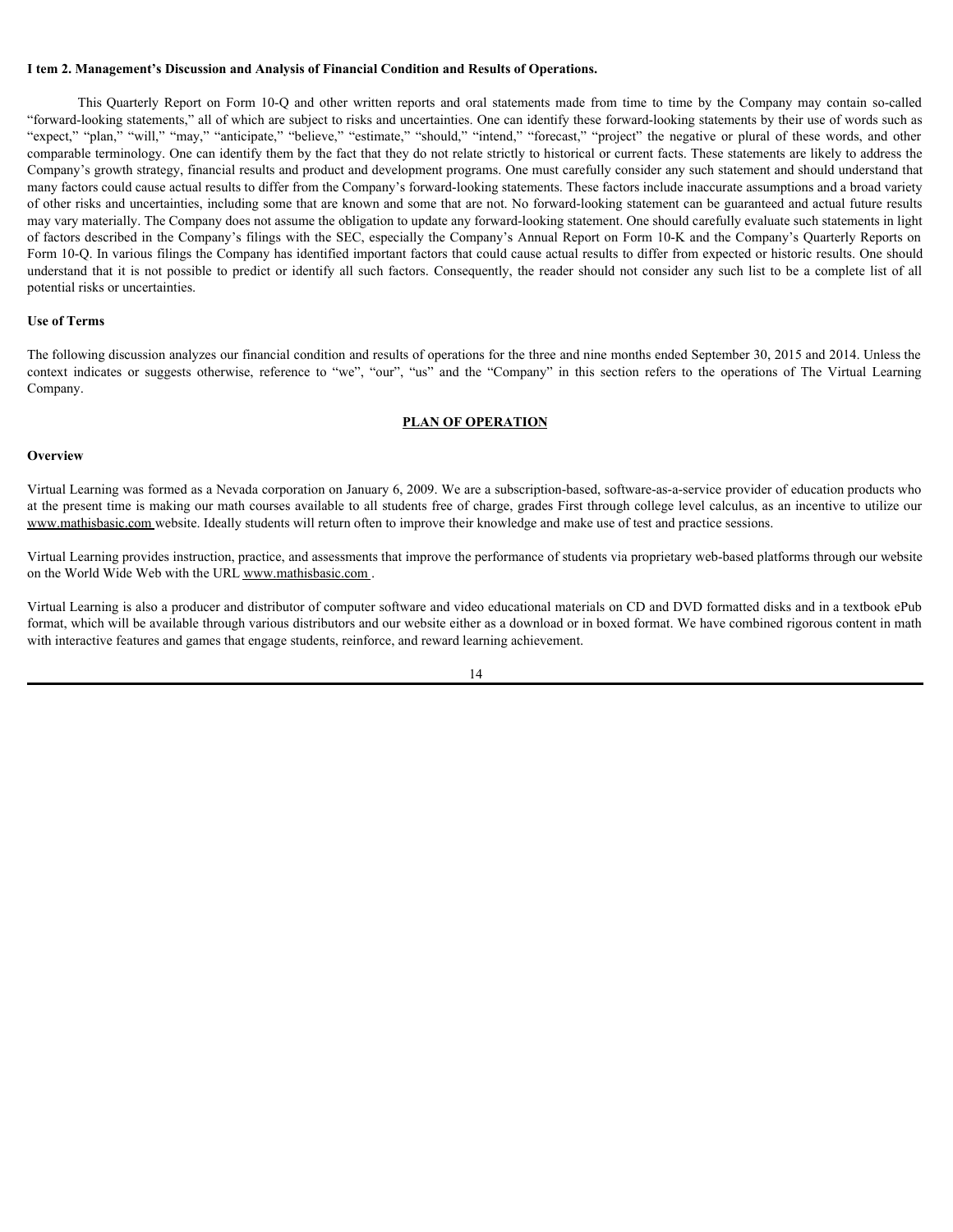For the nine months ended September 30, 2015, we have been involved with converting our website and the platform by which we present our educational software on our website from Adobe Flash to WordPress. The completion of software on our website from Adobe Flash to WordPress. The completion of this effort will allow us to present our website on a multiple of devices including but For the nine months ended September 30, 2015, we have been involved with converting our website and the platform by which we present our educational software on our website from Adobe Flash to WordPress. The completion of ongoing process which is being undertaken by the Company's sole programmer, Thomas Monahan, and is being hampered by the lack of working capital. We expect the process to be completed in early 2016.

The Company has one curriculum development contract with Lawrence William Kazmierczak, a professor of mathematics that requires the Company to pay him to For the nine months ended September 30, 2015, we have been involved with converting our website and the platform by which we present our educational software on our website from Adobe Flash to WordPress. The completion of Kazmierczak to receive 5% royalties on the Company's net revenues up to one million dollars of net revenues, and 5% royalty on net revenues beyond one million dollars on projects in which he directly participates and has made material contributions. In addition, he has received 200,000 shares of the Company's common stock. We determine what projects in which he has directly participated and made material contributions by our internal record keeping as to time devoted to each project. We determine the revenue attributed to those projects by monitoring devices that allow us to determine which authorized user has devoted how much time to which module and then comparing the same to the entire revenue stream. For the nine months ended September 30, 2015, we have been involved with converting our website and the platform by which we present our educational software on run way to be reducted to NordPress including profess and pro For the nine months ended September 30, 2015, we have been involved with converting our website and the platform by which we present our educational<br>ashware on our website from dadder Fiash in WordPress. The completion of

#### **Events and Uncertainties critical to our business**

essential educational items are generally lower. In addition, we may experience more competitive pricing pressures during economic downturns. Therefore, any significant economic downturn or any future changes in consumer spending habits could have a material adverse effect on our financial condition and results of operations.

There is no guarantee that we will be able to generate sufficient sales to make our operations profitable. We may continue to have little or no sales and continue to sustain losses in the future. If we continue to sustain losses, we will be forced to curtail our operations and go out of business. Our success depends in a large part in our ability to create additional product lines sufficient to create a catalog of programs to offer allowing us to implement a successful marketing and sales plan. While we are currently seeking to hire additional computer programmers and educators to consult with as to program accuracy and content there is no guarantee that these efforts will result in any substantial sales. Because of the lack of funding, we are unable to hire a dedicated programming and research consulting team who will devote their efforts to helping us design and create new programs of high quality in a timely manner.

If we are able to obtain sufficient funding to become operational, there is no guarantee that we will be able to find personnel who will be able to work closely with the Company to help design and create new lines of product or to process orders, including special orders, made via the internet.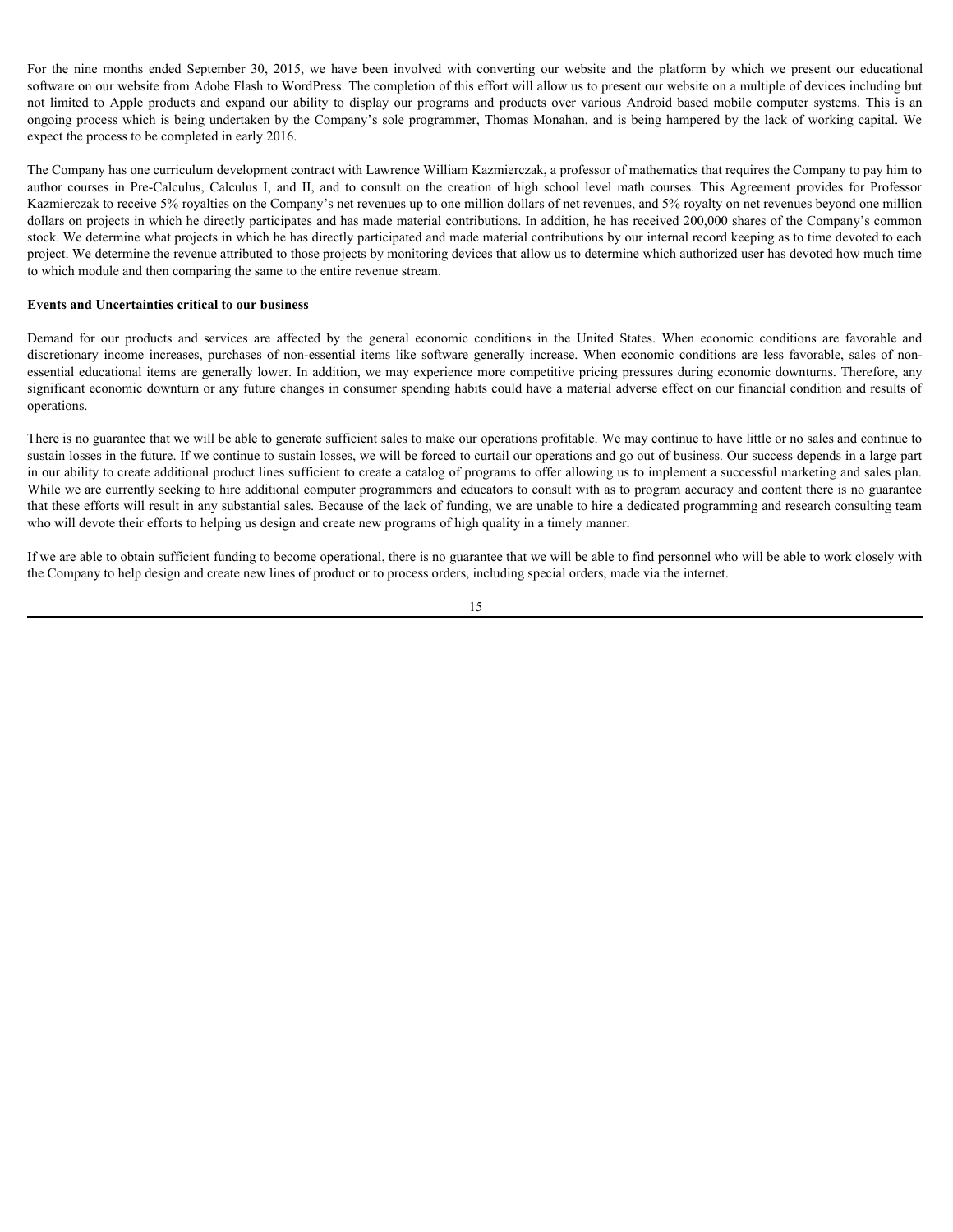# **RESULTS OF OPERATIONS – THE VIRTUAL LEARNING COMPANY, INC.**

The summary below should be referenced in connection with a review of the following discussion of our results of operations for the nine and three months ended September 30, 2015 and 2014.

# THE VIRTUAL LEARNING COMPANY, INC.

# **STATEMENTS OF OPERATIONS**

**Unaudited**

|                                             |    |               | Nine months<br>ended<br>September 30, 2015 |              | Nine months<br>ended<br>September 30, 2014 |
|---------------------------------------------|----|---------------|--------------------------------------------|--------------|--------------------------------------------|
| Revenue                                     |    | $\mathbb{S}$  | 75                                         | $\mathbb{S}$ | 346                                        |
| <b>Operating Expenses</b>                   |    |               |                                            |              |                                            |
| Selling, general and administrative         |    |               | 36,437                                     |              | 1,384                                      |
| Issuance of common stock for legal services |    |               | 40,000                                     |              |                                            |
| Depreciation and amortization               |    |               | 24,600                                     |              | 24,600                                     |
| Total operating expenses                    |    |               | 101,037                                    |              | 25,984                                     |
| Loss from operations                        |    |               | (100, 962)                                 |              | (25, 638)                                  |
| Other income (expense):                     |    |               |                                            |              |                                            |
| Amortization of debt discounts              |    |               | (36,666)                                   |              |                                            |
| Interest expense                            |    |               | (5,038)                                    |              | (29)                                       |
| Total other income (expense)                |    |               | (41,704)                                   |              | (29)                                       |
| Net loss                                    |    |               | (142, 666)                                 | S.           | (25, 667)                                  |
| Basic and diluted loss per common share     |    | $\mathcal{S}$ | (.01)                                      | $\mathbf S$  | (.00)                                      |
| Weighted average shares outstanding         |    |               | 16,236,500                                 |              | 15,902,100                                 |
|                                             | 16 |               |                                            |              |                                            |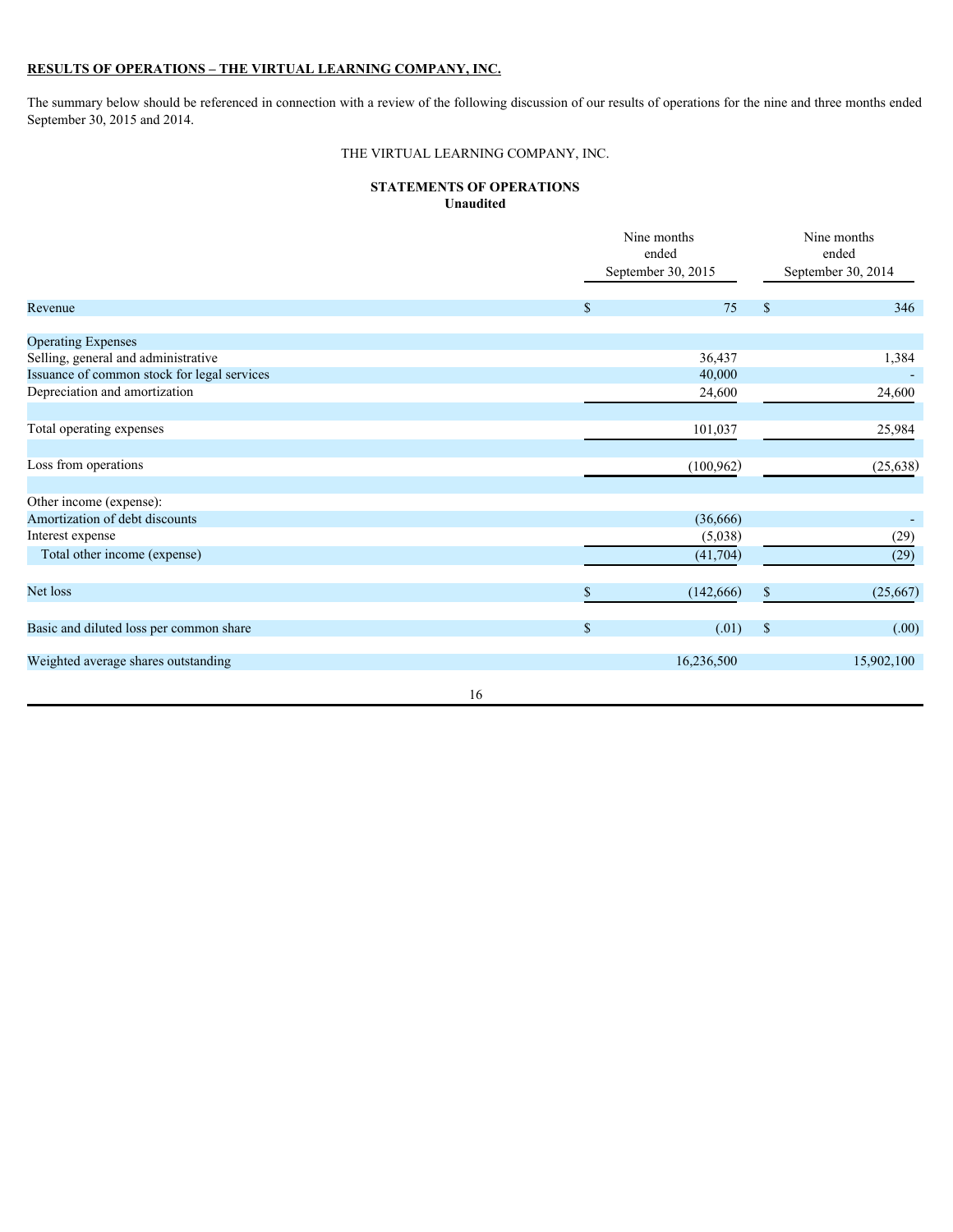## **STATEMENTS OF OPERATIONS Unaudited**

|                                             |              | Three months<br>ended<br>September 30, 2015 | Three months<br>ended<br>September 30, 2014 |            |  |
|---------------------------------------------|--------------|---------------------------------------------|---------------------------------------------|------------|--|
| Revenue                                     |              | 20                                          |                                             | 136        |  |
|                                             |              |                                             |                                             |            |  |
| <b>Operating Expenses</b>                   |              |                                             |                                             |            |  |
| Selling, general and administrative         |              | 9,265                                       |                                             | 550        |  |
| Issuance of common stock for legal services |              |                                             |                                             |            |  |
| Depreciation and amortization               |              | 8,200                                       |                                             | 8,200      |  |
| Total operating expenses                    |              | 17.465                                      |                                             | 8,750      |  |
|                                             |              |                                             |                                             |            |  |
| Loss from operations                        |              | (17, 445)                                   |                                             | (8,614)    |  |
| Other income (expense):                     |              |                                             |                                             |            |  |
| Amortization of debt discounts              |              | (12,500)                                    |                                             | ٠          |  |
| Interest expense                            |              | (1,878)                                     |                                             | (29)       |  |
| Total other income (expense)                |              | (14, 378)                                   |                                             | (29)       |  |
|                                             |              |                                             |                                             |            |  |
| Net loss                                    |              | (31, 823)                                   | S                                           | (8, 643)   |  |
| Basic and diluted loss per common share     | $\mathbb{S}$ | (.00)                                       | $\mathbb{S}$                                | (.00)      |  |
|                                             |              |                                             |                                             |            |  |
| Weighted average shares outstanding         |              | 16,304,250                                  |                                             | 15,902,100 |  |

We were a development stage enterprise formed to market a unique line of educational software, including audio-visual textbooks and online content through our website with the registered domain name of mathisbasic.com. The lack of working capital hampered operations in both 2015 and 2014.

Management has taken substantial time in the development and programming of our virtual textbooks and related materials and thought was spent in updating our website. The measure of our success in the future will depend on our ability to navigate through a treacherous macroeconomic environment and challenging market conditions, execute our strategic vision, including attracting and retaining the management talent necessary for such execution, designing and delivering products that are acceptable to the marketplaces that we serve, sourcing the manufacture and distribution of our products on a competitive and optimal basis and focusing our retail capabilities.

### **Results of Operations - Comparison for the nine months ended September 30, 2015 and 2014.**

#### *Revenues*

For the nine months ended September 30, 2015 and 2014, revenues were \$75 and \$346, respectively. The revenue for the nine months ended September 30, 2015 and 2014 represents sales of eBooks through Amazon's Kindle and sales through Barnes and Noble's Nook.

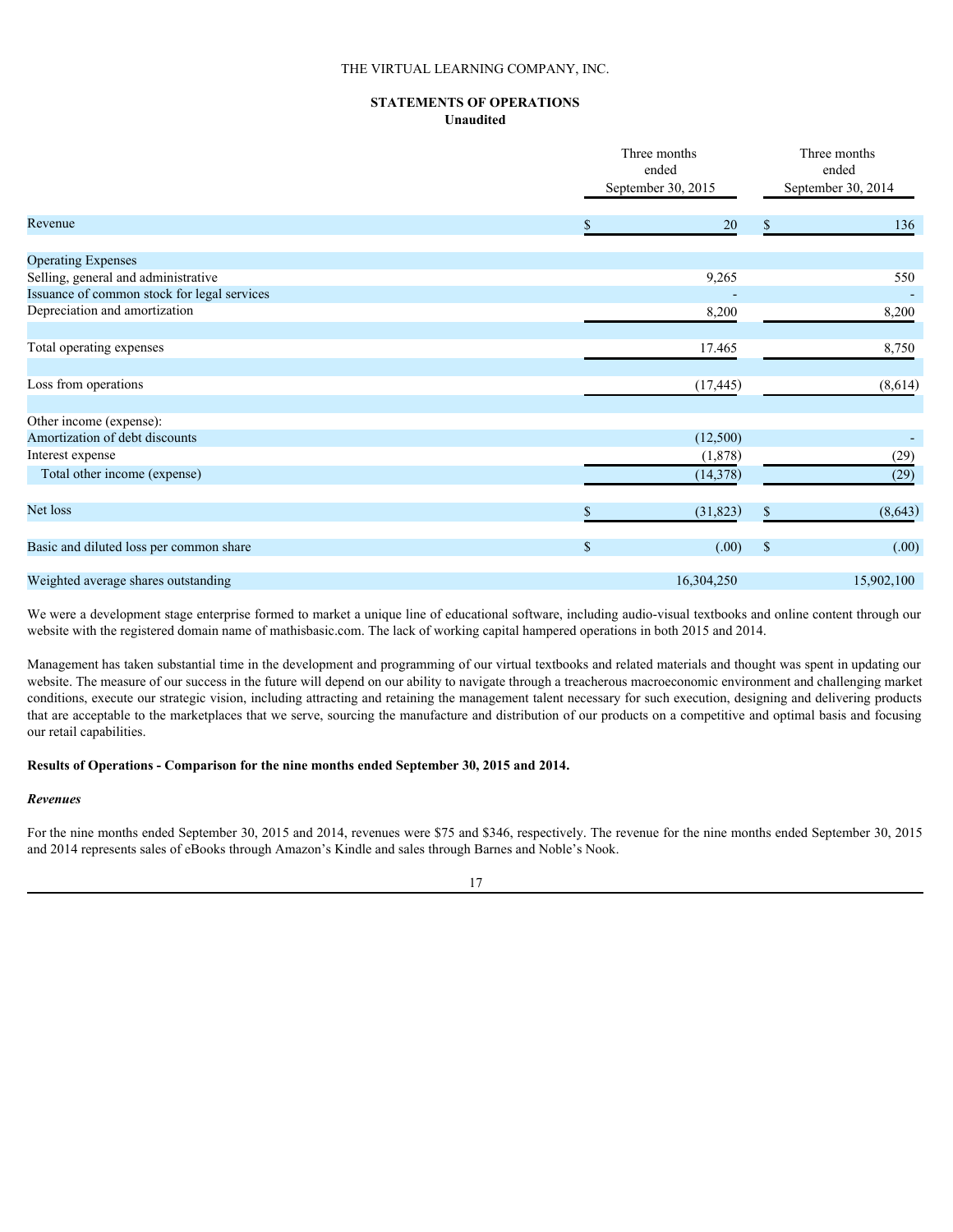#### *Cost of Sales*

For the nine months ended September 30, 2015 and September 30, 2014, cost of sales were none. Since our sales of \$75 and \$346 were through Amazon's Kindle and Barnes and Noble's Nook and delivery of the product was made in an electronic format there were no cost of sales attached to the product.

#### *Operating Expenses*

Operating expenses increased \$75,053 from \$25,984 in 2014 to \$101,037 in 2015. The increase is attributable to the \$40,000 in stock based legal fees in 2015 and the \$35,053 increase in selling, general and administrative expenses.

Selling, general and administrative expenses for the nine months ended September 30, 2015 aggregated \$36,437 and includes audit and accounting fees of \$26,000, publication expense of \$6,490, office expense of \$241, stock transfer expense of \$540, computer and internet expenses of \$3,080 and auto expense of \$86. Selling, general and administrative expenses for the nine months ended September 30, 2014 aggregated \$1,384 and includes computer expenses of \$1,384. Cost of Sales<br>Cast of saiso months coded September 30, 2015 and September 30, 2014, cost of sales were none. Since our saiso of 575 and 5450 since the reduced and the set of the increase of the increase of the increase to

For the nine months ended September 30, 2015, Other expense includes amortization of debt discounts of \$36,667 and interest expense of \$5,038.

#### **Results of Operations - Comparison for the three months ended September 30, 2015 and 2014.**

#### *Revenues*

For the three months ended September 30, 2015 and 2014, revenues were \$20 and \$136, respectively. The revenue for the three months ended September 30, 2015 and 2014 represents sales of eBooks through Amazon's Kindle and sales through Barnes and Noble's Nook.

#### *Cost of Sales*

For the three months ended September 30, 2015 and September 30, 2014, cost of sales were none. Since our sales of \$20 and \$136 were through Amazon's Kindle and Barnes and Noble's Nook and delivery of the product was made in an electronic format there were no cost of sales attached to the product.

#### *Operating Expenses*

administrative expenses.

Selling, general and administrative expenses for the three months ended September 30, 2015 aggregated \$9,265 and included expenditures for office expenses of \$211, Auto expense of \$86, computer and internet expenses of \$475, professional fees of \$6,000 and publishing for \$2,493. Selling, general and administrative expenses for the three months ended June 30, 2014 aggregated \$550 and includes computer expenses of \$550.

For the three months ended September 30, 2015, Other expense includes amortization of debt discounts of \$12,500 and interest expense of \$1,878.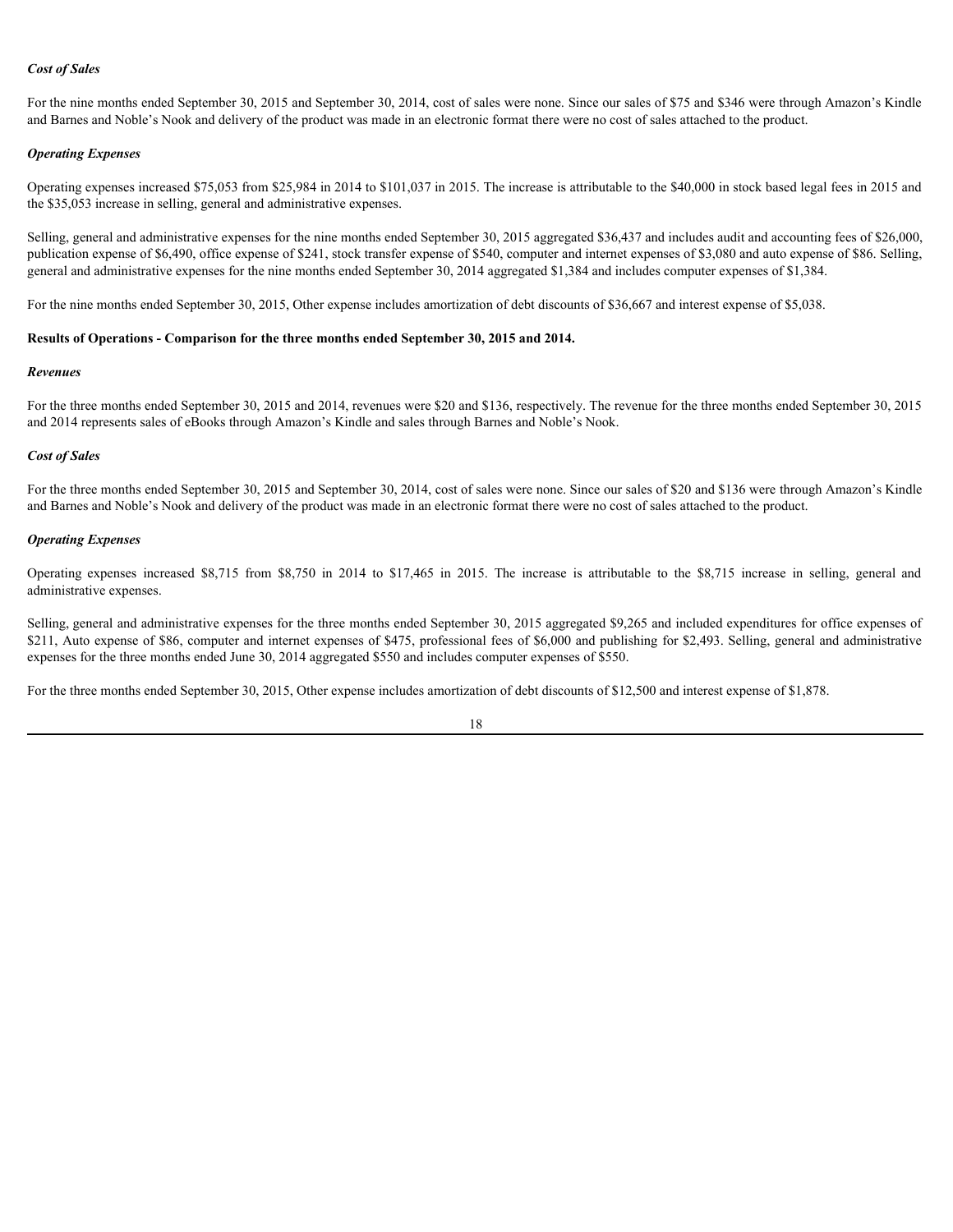#### **Liquidity and Capital Resources**

As of September 30, 2015 and December 31, 2014, our cash balance was \$2,843 and \$26,773, respectively, total assets were \$61,377 and \$114,240, respectively, and total current liabilities amounted to \$74,498 and \$71,462, respectively, including officer loans payable of \$12,698 and \$19,366, respectively. As of September 30, 2015 and December 31, 2014, the total stockholders' equity was \$(13,121) and \$42,778, respectively. In July, 2015 Virtual Learning sold an aggregate of 100 shares of common stock to one individual totaling \$50 or \$.50 per share. Convertible notes totaling \$40,000 were issued in October and November 2014 to four investors and convertible notes totaling \$10,000 were issued in May 2015 to two individuals. The notes bear interest at 15% per annum and are due one year from date of receipt. Principal and accrued interest are convertible into Virtual Learning common stock at \$.20 per share. As further consideration for making the loans, Virtual Learning issued an aggregate of 250,000 shares of common stock in 2015 to the six convertible note holders. The \$50,000 estimated fair value of the 250,000 shares has been recorded as debt discounts and is being amortized over the one year term of the respective notes.

Until the company achieves a net positive cash flow from operations, we are dependent on Mr. Monahan to advance the Company sufficient funds to continue operations and to continue to provide services at no cost to the Company. We may seek additional capital to fund potential costs associated with expansion and/or acquisitions.

#### **Going Concern Uncertainty**

In its report dated April 30, 2015, our independent auditor stated that our financial statements for the year ended December 31, 2014 were prepared assuming that we would continue as a going concern. Our ability to continue as a going concern is an issue raised as a result of recurring losses from operations and cash flow deficiencies since our inception. We continue to experience net losses. Our ability to continue as a going concern is subject to our ability to generate a profit and/or obtain necessary funding from outside sources, including obtaining additional funding from the sale of our securities, increasing sales or obtaining loans and grants from various financial institutions where possible. In light of our financial position, we may be unable to raise working capital sufficient to continue to fund the **I** ispiritiv, and Capital Resources<br>As of Septenber 31, 2014, our cash balance was \$2.843 and \$2.0773, respectively, total assets were \$61.377 and \$11.4240, respectively,<br>and iola current limiting anomato to 574.498 and \$ unsecured basis. We believe that it will be difficult to raise additional funds and there can be no assurance as to the availability of additional financing or the terms upon which additional financing may be available. In addition, the going concern explanatory paragraph included in our auditor's report on our financial statements could inhibit our ability to enter into strategic alliances or other collaborations or our ability to raise additional financing. If we are unable to obtain such additional Liquidity and Capital Resources<br>As of Septenbee 30, 2015 and December 31, 2014, our cash balance was \$2,943 and 526,773, respectively, used assets were \$81,377 and \$11,240, respectively.<br>And solar cannot lablance amounts sufficient capital and generate revenues to support our operating expenses, there can be no assurance that the revenue will be sufficient to enable us to develop our business to a level where it will generate profits and cash flows from operations. In addition, if we raise additional funds through the issuance of equity securities, the percentage ownership of our stockholders could be significantly diluted. As of September 30, 2015 and December 31, 2014, our cash balance was \$2,843 and \$56,773, respectively, notal assets were \$61,377 and \$1,4240, respectively, and convertible an sound of exceptively. Also the convertible an provide their two methods to 2408 set 371.8 Applies to 2408 set 371.0 and 542.7 respectively in allow 2015 set 5 of the provide the state of our other hands to the state of our control in the state of our control in the s We us treped that Approximately one content that in the next model with the system ends of Precisine 3120 and with the content of the system and December 3120 and the system of the system of the system of a minimum of expe we some consideration of a general content of the bits in costs, our administrative via the system content is a result of the method in a properties of the formula properties of the formula properties of the formula proper

Stockholders should assume that any additional funding will likely be dilutive. Accordingly, our officers, directors, and other affiliates are not legally bound to currently do not have any arrangements to obtain additional financing from other sources. In view of our limited operating history, our ability to obtain additional funds is limited. Additional financing may only be available, if at all, upon terms which may not be commercially advantageous to us.

#### *Inflation*

The impact of inflation on the costs of our company, and the ability to pass on cost increases to its subscribers over time is dependent upon market conditions. We are not aware of any inflationary pressures that have had any significant impact on our operations since inception, and we do not anticipate that inflationary factors will have a significant impact on future operations.

#### **OFF-BALANCE SHEET ARRANGEMENTS**

We do not maintain off-balance sheet arrangements nor do we participate in non-exchange traded contracts requiring fair value accounting treatment.

samples, and \$50,000 for working capital.

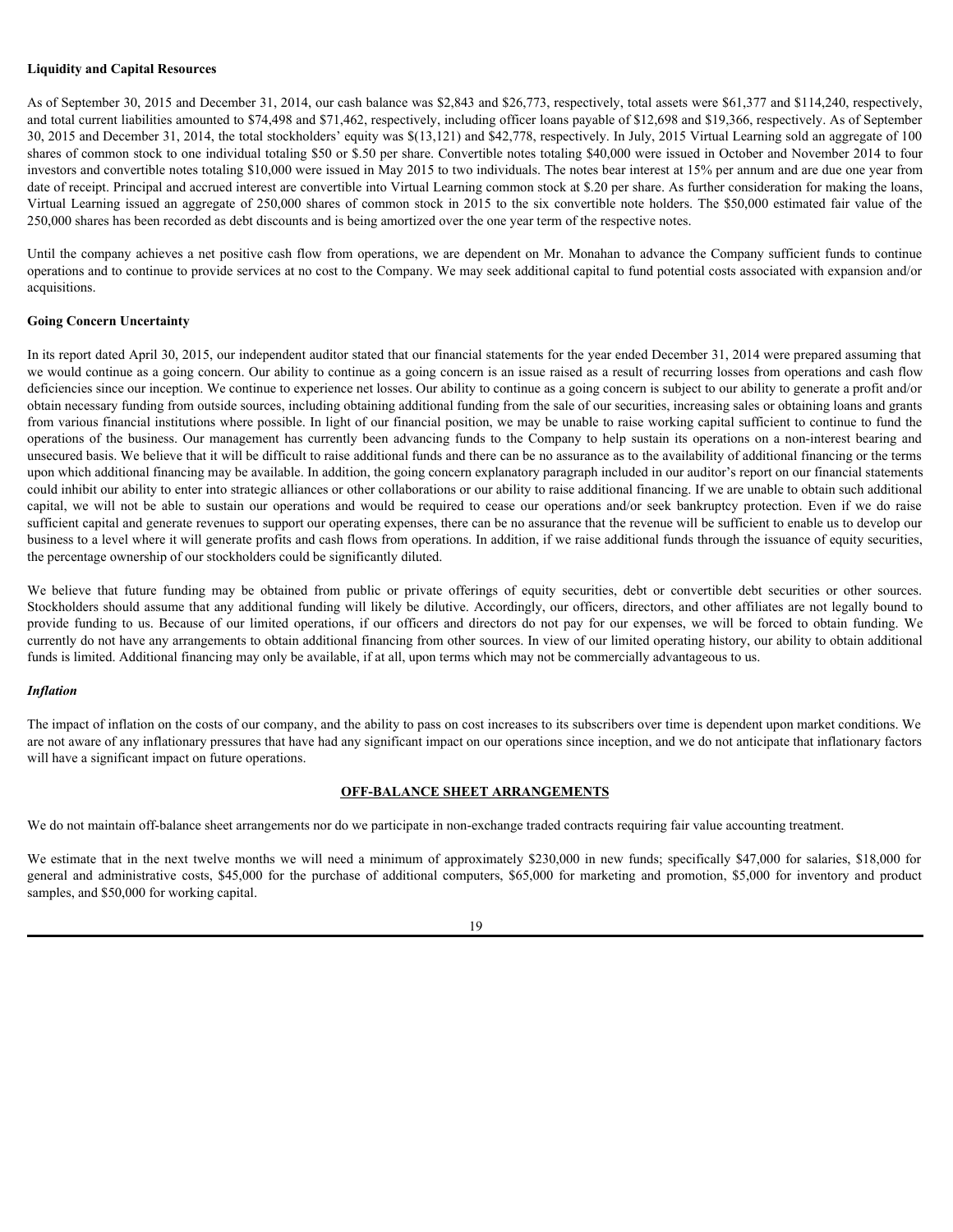We believe that future funding may be obtained from public or private offerings of equity securities, debt or convertible debt securities or other sources.<br>Stockholders should assume that any additional funding will likely Stockholders should assume that any additional funding will likely be dilutive. Accordingly, our officers, directors and other affiliates are not legally bound to We believe that future funding may be obtained from public or private offerings of equity securities, debt or convertible debt securities or other sources.<br>Stockholders should assume that any additional funding will likely currently do not have any arrangements to obtain additional financing from other sources. In view of our limited operating history, our ability to obtain additional funds is limited. Additional financing may only be available, if at all, upon terms which may not be commercially advantageous to us.

#### <span id="page-19-0"></span>**Item 3. Quantitative and Qualitative Disclosures About Market Risk.**

Not applicable.

#### <span id="page-19-1"></span>**Item 4. Controls and Procedures.**

#### *Disclosure Controls and Procedures*

The Company has adopted and maintains disclosure controls and procedures that are designed to provide reasonable assurance that information required to be disclosed in the reports filed under the Exchange Act, such as this Form 10-Q, is collected, recorded, processed, summarized and reported within the time periods We believe that future funding may be obtained from public or private offerings of equity securities, debt or convertible debt securities or other sources.<br>Specified der should assume that any additional furthcompactified information is accumulated and communicated to management to allow timely decisions regarding required disclosure. As required under Exchange Act Rule 13a-15, the Company's management, including the Principal Executive Officer and Principal Financial Officer, has conducted an evaluation of the effectiveness of disclosure controls and procedures as of the end of the period covered by this report. Based upon that evaluation, the Company's President concluded that the We believe that these funding may be obtained from public or private offerings of equity securities, show to convertible dobt securities or endivative procedures show through controllers, information funding that interval Company files or submits under the Exchange Act, is recorded, processed, summarized and reported, within the time periods specified in the SEC's rules and forms, and that such information is accumulated and communicated to the Company's management, including the Company's President, as appropriate, to allow timely decisions regarding required disclosure.

### **PART II - OTHER INFORMATION**

#### <span id="page-19-3"></span><span id="page-19-2"></span>**Item 1. Legal Proceedings.**

None.

#### <span id="page-19-4"></span>**Item 2. Unregistered Sales of Equity Securities and Use of Proceeds.**

In the three months ended September 30 2015, the Company sold a total of 100 shares of its common stock to one individual at a price of \$.50 per share for gross proceeds of \$50.

#### <span id="page-19-5"></span>**Item 3. Defaults upon Senior Securities.**

None.

#### <span id="page-19-6"></span>**Item 4. Mine Safety Disclosure.**

Not Applicable.

#### <span id="page-19-7"></span>**Item 5. Other Information.**

None.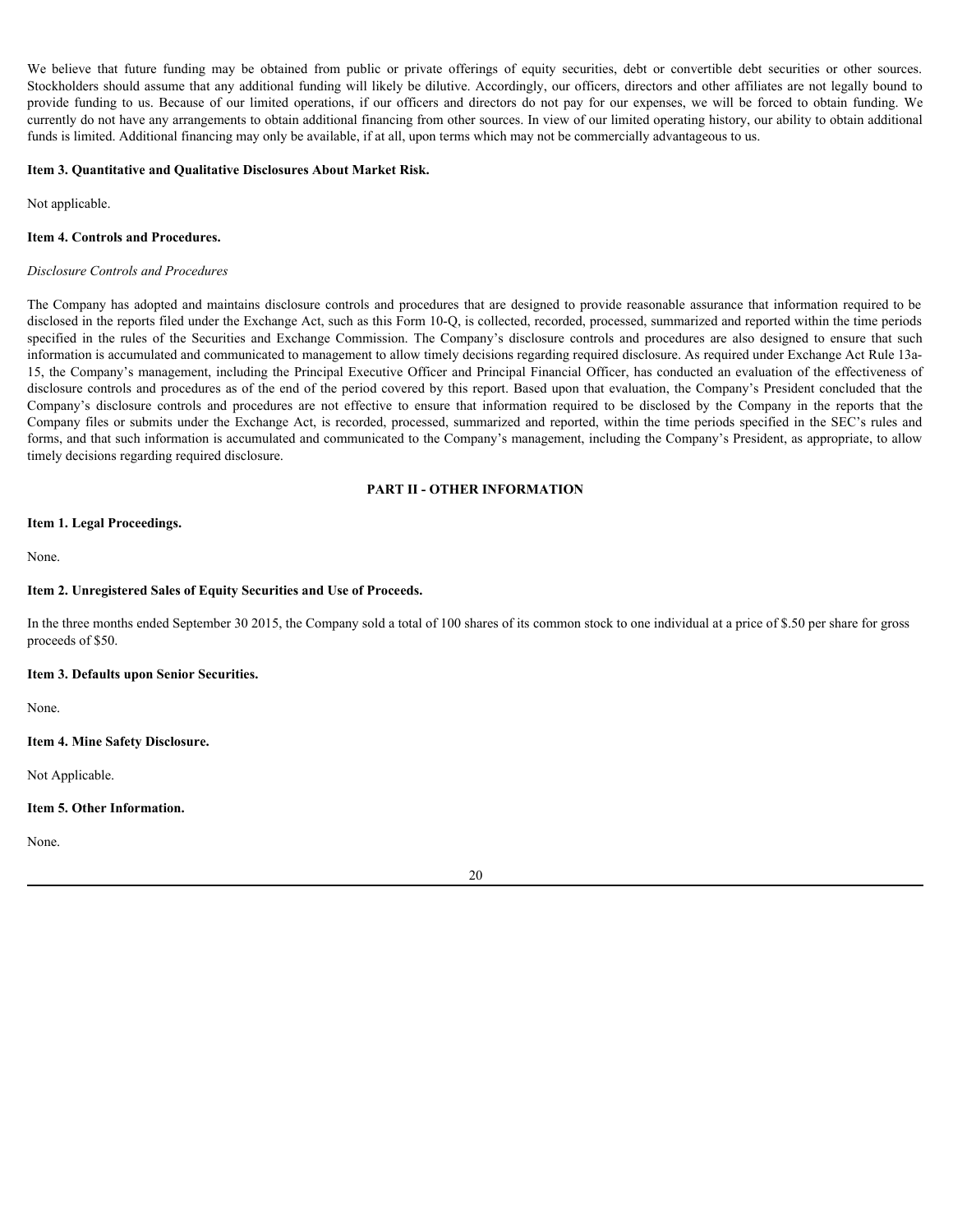### <span id="page-20-0"></span>**Item 6. Exhibits.**

#### **The following exhibits are included with this filing:**

- 3.1\* Articles of Incorporation (Form S-1 Registration No. 333-174674 filed June 2, 2011).
- 3.2\* By-laws (Form S-1 Registration No. 333-174674 filed June 2, 2011).
- 4.1\* Specimen Stock Certificate (Form S-1 Registration No. 333-174674 filed June 2, 2011).
- 10.1\* Intellectual Property Purchase Agreement (Form S-1 Registration No. 333-174674 filed June 2, 2011).
- 10.2\* Consulting Agreement with William Kazmierczach 5-22-2010 (Form S-1 Registration No. 333-174674 filed June 2, 2011).
- 31.1 Sarbanes-Oxley Section 302 certification by Thomas P. Monahan\*\*
- 32.2 Sarbanes-Oxley Section 906 certification by Thomas P. Monahan\*\*
- 101.INS XBRL Instance Document\*\*\*
- 101.SCH XBRL Taxonomy Extension Schema Document\*\*\*
- 101.CAL XBRL Taxonomy Extension Calculation Linkbase Document\*\*\*
- 101.DEF XBRL Taxonomy Extension Definition Linkbase Document\*\*\*
- 101.LAB XBRL Taxonomy Extension Label Linkbase Document\*\*\*
- 101.PRE XBRL Taxonomy Extension Presentation Linkbase Document\*\*\*

\* Previously filed and Incorporated by reference.

\*\* Filed Herewith.

Hern 6. Exhibits.<br>
The following exhibits are included with this flinge:<br>  $\frac{1}{2}$ <br>  $\frac{1}{2}$ <br>  $\frac{1}{2}$ <br>  $\frac{1}{2}$ <br>  $\frac{1}{2}$ <br>  $\frac{1}{2}$ <br>  $\frac{1}{2}$ <br>  $\frac{1}{2}$ <br>  $\frac{1}{2}$ <br>  $\frac{1}{2}$ <br>  $\frac{1}{2}$ <br>  $\frac{1}{2}$ <br>  $\frac{1}{2}$ <br>  $\frac{$ deemed "furnished" and not "filed".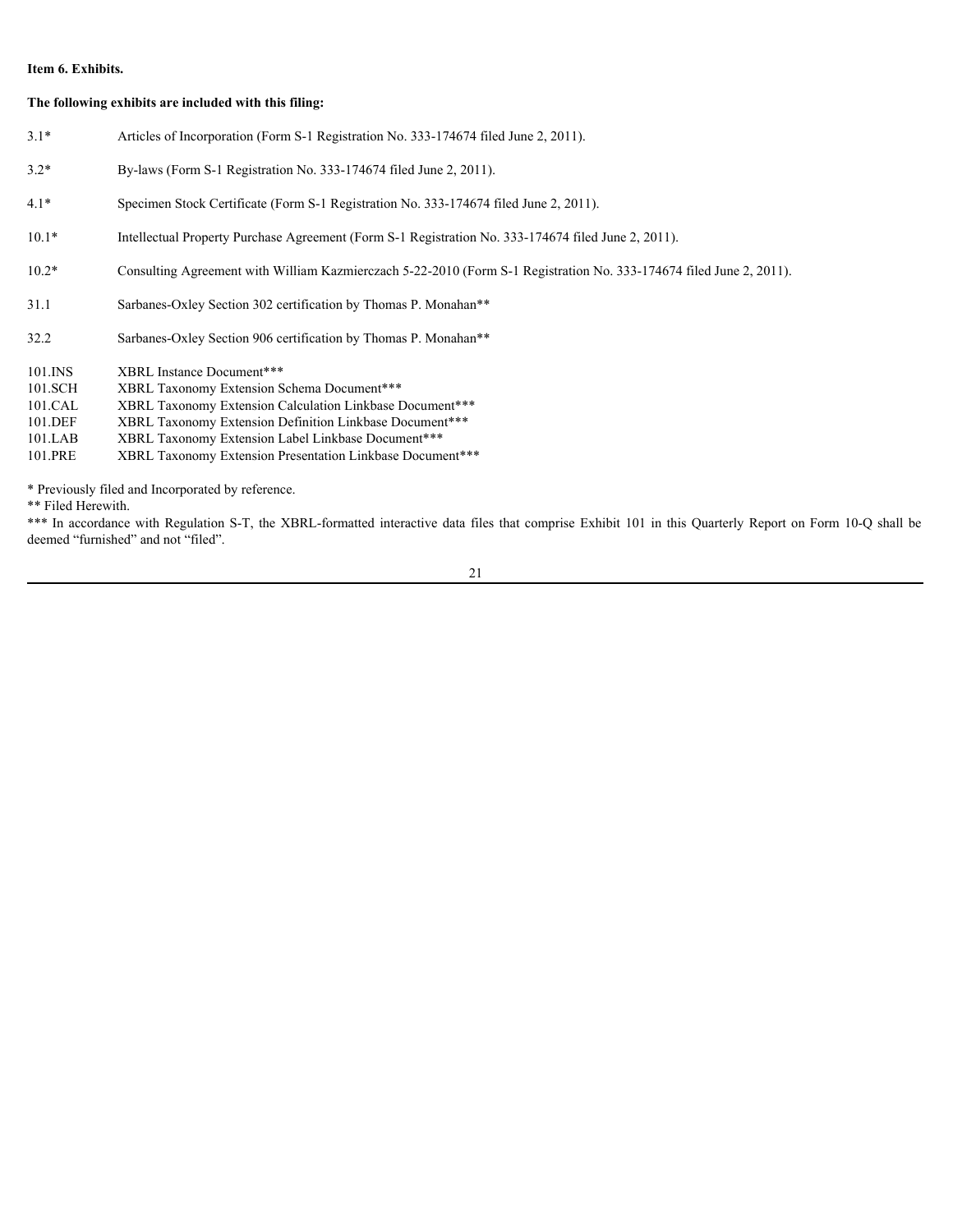# **SIGNATURES**

<span id="page-21-0"></span>Pursuant to the requirements of Section 13(a) or 15(d) of the Securities Exchange Act of 1934, the Registrant has duly caused this report to be signed on behalf by the undersigned; duly authorized.

# Date: November 12, 2015 **The Virtual Learning Company, Inc.**

By: */s/ Thomas P. Monahan*

Chief Executive Officer and Chief Financial Officer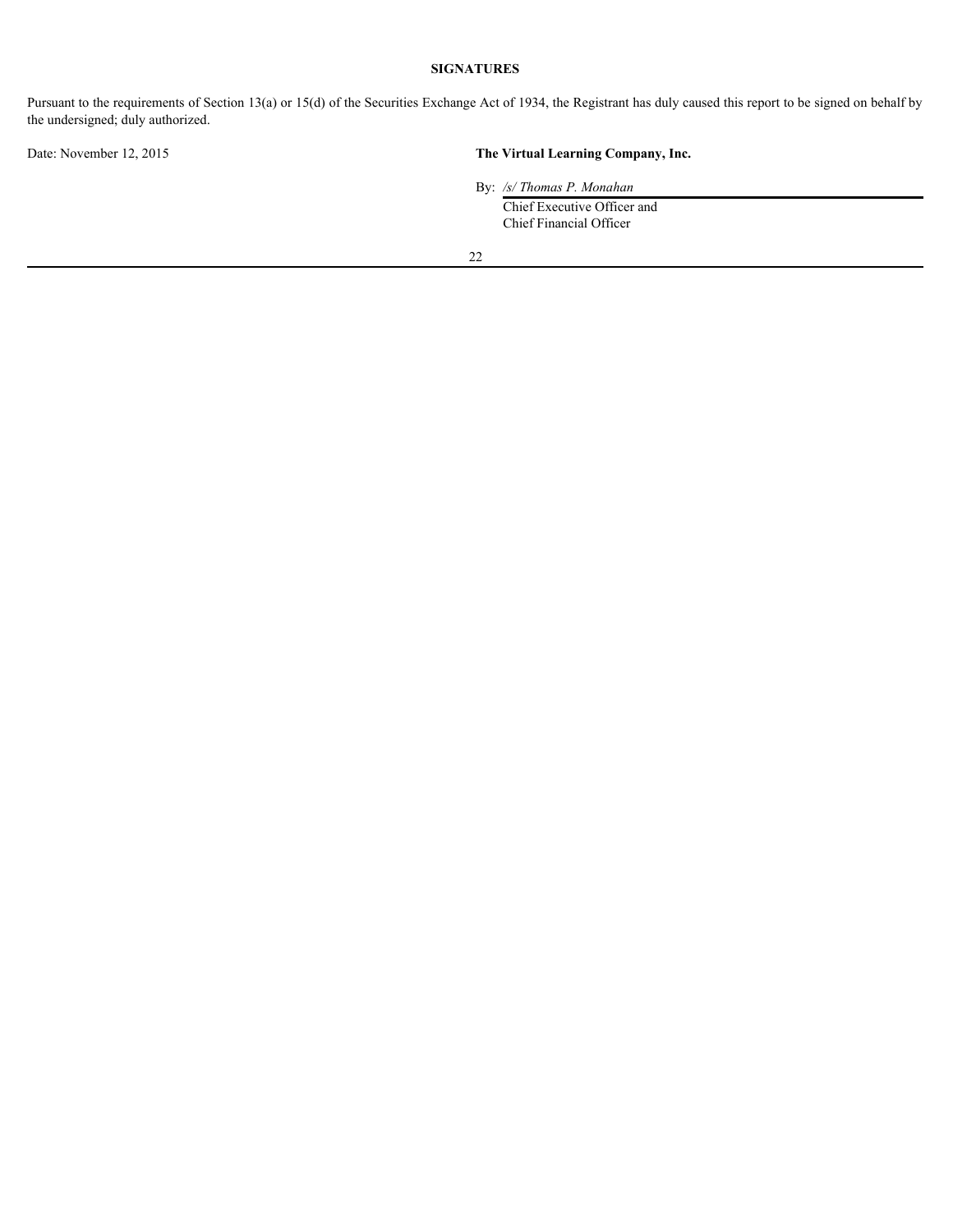### **CERTIFICATION OF THE PRINCIPAL EXECUTIVE OFFICER PURSUANT TO SECTION 302 OF THE SARBANES-OXLEY ACT OF 2002**

I, Thomas P. Monahan, certify that:

- (1) I have reviewed this quarterly report on Form 10-Q of The Virtual Learning Company, Inc.;
- statements made, in light of the circumstances under which such statements were made, not misleading with respect to the period covered by this report;
- financial condition, results of operations and cash flows of the registrant as of, and for, the periods presented in this report;
- **ERTIFICATION OF THE PRINCIPAL EXECUTIVE OFFICER PURSUANT TO**<br> **SECTION 302 OF THE SARBANES-OXLEY ACT OF 2002**<br>
(1) I have reviewed this quarterly report on Form 10-Q of The Virtual Learning Company, Inc.;<br>
(2) Based on my **CERTIFICATION OF THE PRINCIPAL EXECUTIVE OFFICER PURSUANT TO**<br> **SECTION 302 OF THE SARBANES-OXLEY ACT OF 2002**<br>
(1) I have reviewed this quarterly report on Form 10-Q of The Virtual Learning Company, Inc.;<br>
(2) Based on m CERTIFICATION OF THE PRINCIPAL EXECUTIVE OFFICER PURSUANT TO<br>
(1) Thave reviewed this quarterly report on Form 10-Q of The Virtual Learning Company, Inc.;<br>
(2) Based on my knowledge, this report does not contain any untrue Exchange Act Rules 13a-15(e) and 15d-15(e)) and internal control over financial reporting (as defined in Exchange Act Rules 13a-15(f) and 15d-15(f)) for the registrant and have:
	- a) Designed such disclosure controls and procedures, or caused such disclosure controls and procedures to be designed under our supervision, to ensure particularly during the period in which this report is being prepared;
	- **CERTIFICATION OF THE PRINCIPAL EXECUTIVE OFFICER PURSUANT TO**<br>
	SHOW Monahan, certify that:<br>
	reveivened this quarterly report on Form 10-Q of The Virual Learning Company, Inc.:<br>
	the methy show better in the state content b) Designed such internal control over financial reporting, or caused such internal control over financial reporting to be designed under our supervision, to provide reasonable assurance regarding the reliability of financial reporting and the preparation of financial statements for external purposes in accordance with generally accepted accounting principles;
	- c) Evaluated the effectiveness of the registrant's disclosure controls and procedures and presented in this report our conclusions about the effectiveness of the disclosure controls and procedures, as of the end of the period covered by this report based on such evaluation; and
	- d) Disclosed in this report any change in the registrant's internal control over financial reporting that occurred during the registrant's most recent fiscal quarter (the registrant's fourth fiscal quarter in the case of the annual report) that has materially affected, or is reasonably likely to materially affect, the registrant's internal control over financial reporting.
- (5) The registrant's other certifying officer(s) and I have disclosed, based on our most recent evaluation of internal control over financial reporting, to the registrant's auditors and the audit committee of the registrant's board of directors (or persons performing the equivalent functions):
	- a) All significant deficiencies and material weaknesses in the design or operation of internal control over financial reporting which are reasonably likely to adversely affect the registrant's ability to record, process, summarize and report financial information; and
	- b) Any fraud, whether or not material, that involves management or other employees who have a significant role in the registrant's internal control over financial reporting.

Date: November 12, 2015

*/s/ Thomas P. Monahan*

Thomas P. Monahan President and Chief Executive Officer (Principal Executive Officer)